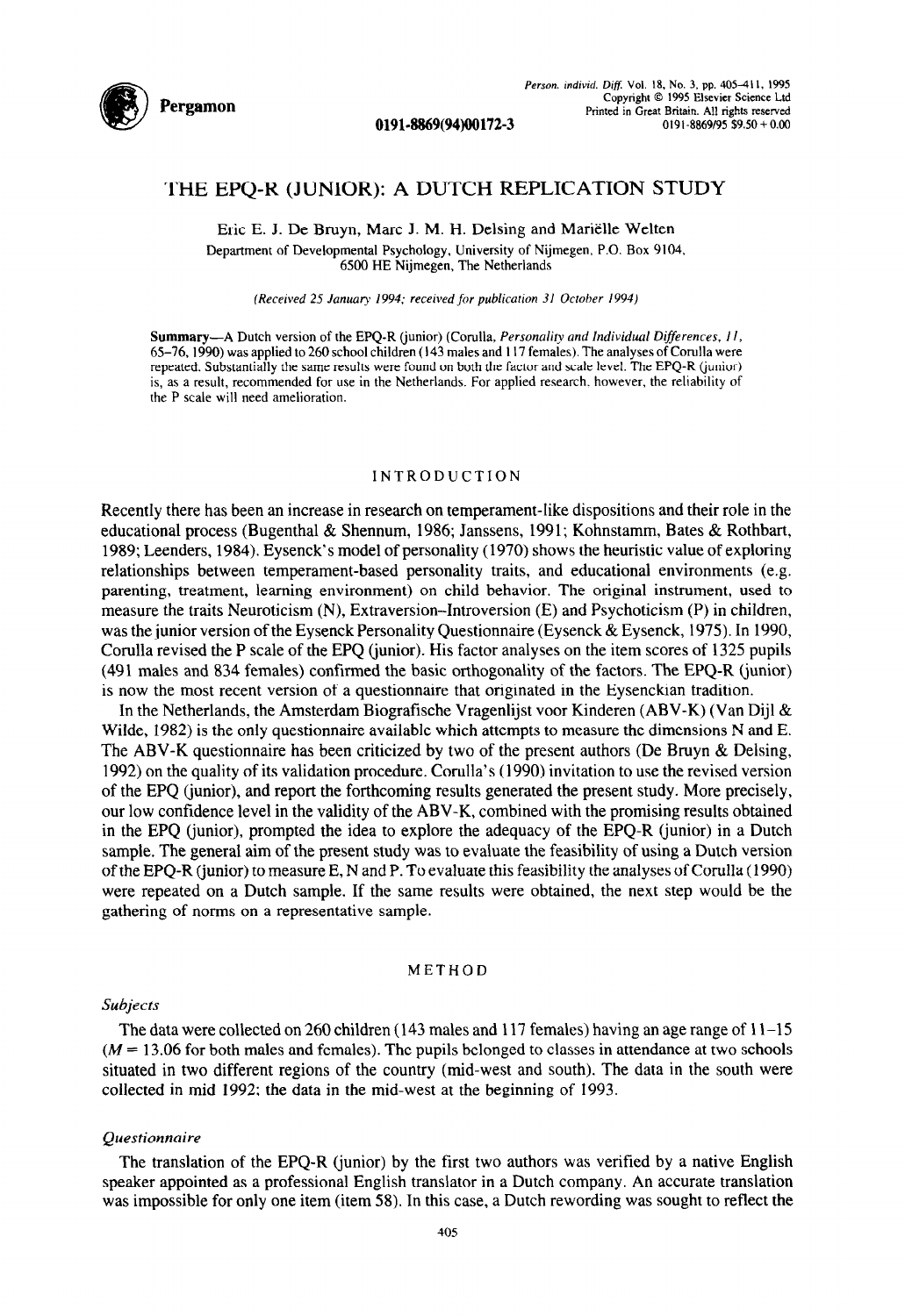original intended meaning. (The original and Dutch formulations can be obtained from the first author on request). The questionnaire contains the scales N, E, P and L, L being a Lie scale.

# *Procedure*

The EPQ-R (junior) was administered together with the Dutch questionnaire ABV-K in an anonymous test condition. Instead of their names the pupils were asked to fill in a code. Parents were asked for their permission, and none declined. Within each class, the pupils were assigned at random to one of the possible test orders. Analyses revealed no test order, or age effect. To replicate Corulla's (1990) study the factor analyses were carried out primarily on the total sample. The items were inter-correlated and following Corulla analyzed by Principal Components. Again, following Corulla, the four remaining factors were rotated through Varimax and Direct Oblimin rotation.

# RESULTS

Table 1 presents the factor-loadings of the items ordered along the scales they were supposedly a part of. Within each intended scale the loadings are ordered from high to low, and Corulla's values are given within parentheses. In contrast to Corulla, the N factor appeared as the first and the E factor as the second in the analysis.

With respect to the factor loadings inspection of the table reveals that in general, the loadings follow the same pattern as those of Corulla. The differences are mainly found in the P scale.

Table 2 presents the congruence between both factor sets in terms of Tucker's  $\varphi$  (phi) coefficient. As expected, the value for P  $(0.66)$  was lower than the satisfactory values of N  $(0.92)$ , E  $(0.88)$ , and L (0.92).

Table 3 presents the factor matrix derived from principal components analysis rotated through direct oblimin rotation. As was also the case in Corulla's study, the rotation did not affect the factor structure. The factor correlation matrix derived from this table is presented in Table 4. Again, as was the case in Corulla's study the correlations are negligible.

Corulla (1990) only performed factor analyses on total group data. Consequently, it was not possible to evaluate the outcome of an analysis on the boys' and girls' data separately. Furthermore, in relation to the number of items (89) involved, the Dutch sample sizes (143 males, 117 females) are too small to guarantee stable item loadings. Nevertheless it was felt that it could be interesting to explore the factor structure in both sex samples. Inspection of the factor matrices (principal component analyses followed by varimax rotation) showed that the loading profiles on the N, E and L items were basically the same for boys and girls. (The factor matrices of the male and female samples can be obtained from the first author on request.) For each of these scales in the male sample, items with the highest loading on the intended factor also had the highest loading on the corresponding factor in the female sample (and vice versa). The same did not hold for P. Only two items showed the same loading profile in the male and female samples. These items (59 and 23) were the top two that loaded on P in the matrix of the total sample (Table 1).

Table 5 presents the intercorrelations of the scales. The intercorrelations on the total sample were compared with the mean intercorrelations (after Fisher's z-transformation) of the sex groups in Corulla's study. Again, basically the same results were obtained.

As can be expected, correlations between scales are somewhat higher than those between the oblique factors. Even then, the scale scores are rather independent from each other. In Corulla's study the highest correlations were found between L and P ( $-0.27$ ), and between L and E ( $-0.29$ ). In the Dutch sample only the correlation between L and P remained at the same level  $(-0.34)$ . The intercorrelations in the boys' and girls' samples generally follow the same pattern as those reported for the total sample. The application of a large sample  $\chi^2$ -test (Bentler, 1989) did not reveal a statistical significance between the intercorrelation matrices of boys and girls ( $\chi^2$  = 7.792, d.f. = 6, *P* = 0.254).

The reliability data (Cronbach's  $\alpha$ ) are shown in Table 6. To facilitate a comparison with Corulla's data, we computed the median value of the different sex and age groups of Corulla's study.

The level of reliability for E, N, and L in all samples is comparable with that of E, N, and L in Corulla's study. The P scale seems to be less reliable. Of course, the present sample is more restricted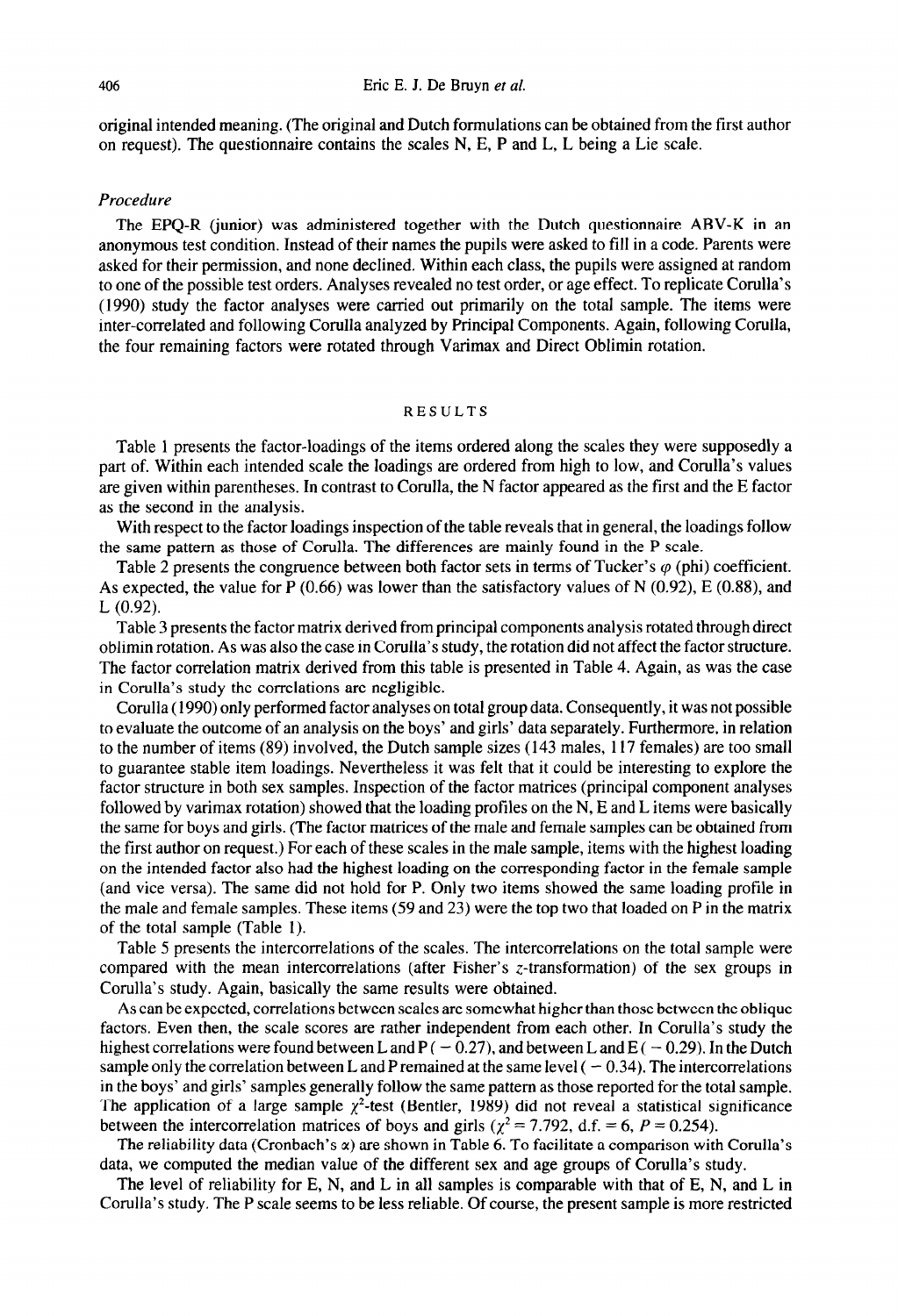|  |  |  | Table 1. Factor matrix derived from principal components factor analysis, rotated through varimax rotation |  |  |  |
|--|--|--|------------------------------------------------------------------------------------------------------------|--|--|--|
|  |  |  | $(N = 260, 143$ male, 117 female)                                                                          |  |  |  |
|  |  |  |                                                                                                            |  |  |  |

| Factor 1<br>Factor 4<br>Factor 2<br>Factor 3<br>Scale<br>Item<br>(N)<br>(E)<br>(P)<br>(L)<br>63<br>N<br>$0.61$ (<br>(0.42)<br>$-0.09(-0.13)$<br>$-0.01$ (<br>0.12)<br>$-0.11 (-0.08)$<br>40<br>N<br>0.50)<br>0.60(<br>$-0.16(-0.16)$<br>$-0.00($<br>0.09<br>$-0.22(-0.16)$<br>82<br>N<br>0.57(<br>0.45)<br>$-0.06$ (<br>0.05)<br>$-0.09(-0.12)$<br>$0.04 (-0.17)$<br>70<br>N<br>0.57(<br>0.21)<br>$-0.03$ (<br>0.23)<br>$-0.17(-0.32)$<br>$0.17 (-0.04)$<br>29<br>N<br>$0.56$ (<br>(0.47)<br>$-0.13(-0.15)$<br>$-0.12$ (<br>0.08<br>$-0.18$ ( $-0.10$ )<br>88<br>N<br>0.55(<br>(0.39)<br>$-0.06$ ( $-0.03$ )<br>$-0.13(-0.01)$<br>$-0.08 (-0.01)$<br>73<br>N<br>0.55 (<br>0.52)<br>$-0.10(-0.08)$<br>$-0.05$ (<br>(0.08)<br>$0.05$ ( $-0.04$ )<br>17<br>N<br>0.40)<br>0.54 (<br>$0.00 (-0.14)$<br>$-0.14(-0.27)$<br>$0.00 (-0.10)$<br>26<br>N<br>0.53(<br>0.45)<br>$-0.10(-0.03)$<br>0.03(<br>(0.08)<br>$-0.01 (-1.17)$<br>53<br>N<br>0.53(<br>0.56)<br>$-0.06$ (<br>0.04)<br>$-0.03(-0.10)$<br>$0.20 (-0.09)$<br>10<br>N<br>0.37)<br>0.52(<br>$-0.04$ (<br>0.14)<br>$-0.20(-0.03)$<br>$-0.03(-0.04)$<br>40<br>N<br>0.49(<br>0.37)<br>$-0.20$ (<br>0.12)<br>$-0.08$ ( $-0.13$ )<br>$-0.05$ ( $-0.24$ )<br>67<br>N<br>0.53)<br>0.45(<br>$-0.04$ ( $-0.03$ )<br>$0.32$ (<br>$-0.08$ ( $-0.06$ )<br>0.10<br>85<br>N<br>$0.42$ (<br>(0.43)<br>0.07(<br>0.05)<br>$0.00 (-0.13)$<br>0.01(<br>0.09<br>76<br>N<br>0.40(<br>0.61)<br>$-0.16(-0.11)$<br>0.10(<br>$0.24(-0.02)$<br>0.04)<br>22<br>N<br>0.40(<br>0.45)<br>$0.10 (-0.05)$<br>$-0.22$ ( $-0.04$ )<br>0.27(<br>0.07)<br>34<br>N<br>0.36(<br>(0.44)<br>$-0.09$ (<br>$-0.19(-0.11)$<br>0.02(<br>0.02)<br>0.12)<br>56<br>N<br>0.29(<br>0.25)<br>0.23(<br>0.29)<br>$-0.32(-0.16)$<br>0.29(<br>(0.09)<br>7<br>N<br>0.27(<br>0.29)<br>$-0.03$ (<br>0.06<br>$-0.06$ ( $-0.14$ )<br>0.13(<br>0.04)<br>$\overline{a}$<br>N<br>0.14(<br>0.34)<br>$-0.22$ ( $-0.03$ )<br>$-0.05$ ( $-0.15$ )<br>0.33(<br>0.01)<br>65<br>E<br>$-0.03(-0.06)$<br>0.66(<br>0.50)<br>$0.01 (-0.08)$<br>$0.04 (-0.12)$<br>79<br>E<br>0.62(<br>(0.47)<br>$0.16(-0.01)$<br>$-0.09(-0.16)$<br>$0.05 (-0.12)$<br>28<br>E<br>$0.06$ ( $-0.09$ )<br>0.61(<br>0.58)<br>$-0.09$ (<br>0.00)<br>0.16(<br>0.13<br>75<br>Е<br>$-0.09$ ( $-0.07$ )<br>0.59(<br>0.57)<br>$-0.07$ (<br>(0.00)<br>$-0.13($<br>0.00<br>89<br>Е<br>$0.09$ (<br>0.06)<br>0.56(<br>(0.43)<br>$0.06$ ( $-0.18$ )<br>$-0.10(-0.07)$<br>81<br>E<br>0.56(<br>0.44)<br>$-0.17(-0.23)$<br>$-0.14$ ( $-0.15$ )<br>$-0.10(-0.11)$<br>E<br>16<br>$-0.06$ ( $-0.12$ )<br>0.51(<br>0.51)<br>$0.10 (-0.10)$<br>$-0.13(-0.16)$<br>51<br>E<br>$0.00 (-0.03)$<br>0.49(<br>(0.43)<br>$-0.01(-0.03)$<br>$-0.03(-0.11)$<br>1<br>Е<br>0.49(<br>0.37)<br>$0.00 (-0.04)$<br>$-0.02$ ( $-0.23$ )<br>$0.03 (-0.05)$<br>6<br>E<br>$-0.16$ ( $-0.04$ )<br>0.47(<br>0.30)<br>$0.17(-0.03)$<br>$0.13 (-0.14)$<br>86<br>E<br>$-0.12$ (<br>0.45(<br>0.25)<br>$-0.19(-0.23)$<br>0.00)<br>$0.08$ (<br>0.16)<br>71<br>E<br>0.36)<br>$-0.08$ ( $-0.06$ )<br>0.41(<br>$0.02 (-0.07)$<br>$-0.06$ ( $-0.05$ )<br>12<br>Е<br>$-0.25$ ( $-0.18$ )<br>0.40(<br>0.40)<br>$-0.06$ ( $-0.08$ )<br>$-0.25$ ( $-0.14$ )<br>20<br>Е<br>$-0.13$ (<br>0.06)<br>$0.38(-0.36)$<br>$-0.03$ ( $-0.05$ )<br>0.10(<br>(0.03)<br>E<br>15<br>$-0.03$ (<br>0.00)<br>0.38(<br>0.65)<br>$-0.03$ (<br>0.05)<br>$-0.10 (-0.05)$<br>37<br>E<br>0.08(<br>0.02)<br>0.36 <sub>0</sub><br>0.31)<br>0.18(<br>(0.14)<br>0.21(<br>0.11)<br>55<br>Е<br>$-0.06$ ( $-0.04$ )<br>0.33(<br>0.32)<br>$-0.12$ ( $-0.36$ )<br>$0.20 (-0.02)$<br>69<br>Е<br>0.33)<br>0.20(j)<br>0.12)<br>0.31(<br>$-0.11(-0.10)$<br>0.19(<br>0.05)<br>42<br>E<br>$-0.04$ (<br>0.10)<br>0.31(<br>0.44)<br>$0.06 (-0.03)$<br>0.15(<br>(0.22)<br>61<br>E<br>$-0.09$ (<br>0.02)<br>0.30(<br>0.30)<br>$-0.07(-0.11)$<br>0.13(<br>0.03<br>84<br>E<br>0.29(<br>$-0.16(-0.03)$<br>0.39)<br>$-0.14$ (<br>0.05)<br>$-0.06$ (<br>0.18)<br>E<br>60<br>$-0.05$ ( $-0.01$ )<br>0.27(<br>0.46)<br>$-0.07(-0.19)$<br>$0.09 (-0.29)$<br>E<br>45<br>$-0.03(-0.01)$<br>0.24(<br>0.29)<br>0.00(<br>0.24<br>$-0.07(-0.11)$<br>25<br>E<br>$-0.09$ ( $-0.04$ )<br>0.24(<br>0.37)<br>$-0.08$ ( $-0.06$ )<br>$0.25$ (<br>0.08<br>33<br>Е<br>$-0.11 (-0.01)$<br>0.16(<br>(0.29)<br>$-0.02$ ( $-0.18$ )<br>$0.17(-0.17)$<br>24<br>L<br>$-0.06(-0.05)$<br>$-0.01(-0.12)$<br>0.59(<br>(0.49)<br>$0.16(-0.16)$<br>19<br>L<br>$-0.12(-0.14)$<br>0.08(<br>0.00)<br>0.48(<br>(0.47)<br>$-0.17(-0.11)$<br>83<br>L<br>$0.01$ (<br>0.10)<br>0.14)<br>$-0.16$ (<br>0.47 <sub>0</sub><br>(0.48)<br>0.00(<br>0.19<br>74<br>L<br>0.07(<br>0.07)<br>$-0.05$ (<br>0.03)<br>0.46(<br>0.37)<br>$0.03 (-0.26)$<br>$\overline{\mathcal{L}}$<br>L<br>$-0.21(-0.14)$<br>$0.07 (-0.02)$<br>0.48<br>0.43(<br>$-0.17(-0.01)$<br>64<br>L<br>$-0.14$ ( $-0.05$ )<br>$-0.01$ ( $-0.05$ )<br>$0.42$ (<br>0.27)<br>$-0.06$ ( $-0.11$ )<br>68<br>L<br>$-0.02$ ( $-0.15$ )<br>$-0.12(-0.25)$<br>0.41(<br>0.40<br>$-0.09(-0.16)$<br>80<br>L<br>$-0.05$ ( $-0.08$ )<br>(0.44)<br>$-0.02$ ( $-0.22$ )<br>0.40(<br>0.16(<br>0.13)<br>13<br>L<br>$-0.20$ (<br>0.08<br>$-0.34$ ( $-0.25$ )<br>0.40<br>0.40(<br>$-0.21(-0.17)$<br>50<br>L<br>$-0.04$ (<br>0.01<br>0.20(<br>(0.09)<br>0.39(<br>0.45)<br>0.13(<br>0.07<br>9<br>L<br>$-0.07(-0.11)$<br>$-0.13(-0.12)$<br>0.53)<br>0.39(<br>$-0.07$ (<br>0.09)<br>54<br>L<br>0.03(<br>0.02)<br>$-0.31(-0.39)$<br>0.38(<br>0.31)<br>$-0.04($<br>0.00)<br>41<br>L<br>$-0.10(-0.16)$<br>$0.01 (-0.02)$<br>0.36(<br>(0.44)<br>0.08(<br>0.18)<br>58<br>ι<br>0.17(<br>0.11)<br>$0.03(-0.06)$<br>0.31(<br>(0.41)<br>$-0.12$ (<br>0.19)<br>18<br>L<br>$-0.31(-0.18)$<br>$-0.16(-0.11)$<br>0.30(<br>0.45)<br>0.00(<br>0.00<br>31<br>L<br>0.11(<br>(0.09)<br>$-0.01$ (<br>0.03)<br>0.28(<br>(0.57)<br>$-0.23(-0.15)$<br>78<br>L<br>0.12(<br>0.07)<br>0.32(<br>0.20<br>0.26(<br>(0.39)<br>$-0.03(-0.06)$<br>36<br>ι<br>$-0.02$ (<br>0.07)<br>$-0.23(-0.19)$<br>$0.21$ (<br>0.39<br>$-0.30(-0.14)$<br>44<br>L<br>0.17(<br>0.10)<br>$-0.06(-0.06)$<br>0.09(<br>0.41)<br>0.09(<br>0.07<br>59<br>P<br>0.07(<br>0.01)<br>0.08(<br>0.10<br>0.09(<br>0.15)<br>0.58 <sub>0</sub><br>0.59<br>23<br>P<br>0.23(<br>0.11)<br>$-0.03$ (<br>0.15)<br>$-0.08$ (<br>0.04<br>0.53(<br>0.57)<br>66<br>P<br>$-0.16(-0.11)$<br>$-0.24(-0.24)$<br>0.04(<br>0.08<br>0.45(<br>0.39 <sub>1</sub><br>62<br>P<br>0.33(<br>0.27)<br>$-0.13($<br>0.05)<br>0.07(<br>0.04<br>0.39(<br>(0.33)<br>43<br>P<br>$0.30(-0.04)$<br>$0.02 (-0.07)$<br>$-0.03$ (<br>0.14)<br>0.37(<br>0.56)<br>11<br>P<br>$0.05$ ( $-0.08$ )<br>$-0.27(-0.24)$<br>$0.13 (-0.05)$<br>0.34(<br>(0, 42)<br>72<br>P<br>0.33(<br>0.06(<br>0.34(<br>0.26)<br>0.05(<br>0.00)<br>0.04<br>0,23)<br>46<br>P<br>0.27(<br>0.25(<br>(0.09)<br>0.18)<br>$-0.11$ (<br>0.04<br>0.32 (<br>0.51)<br>47<br>P<br>$-0.13$ ( $-0.10$ ) |  |                    | w,<br>$1.72$ mass, $1.1$ is $1.1$ |  |                |  |
|-----------------------------------------------------------------------------------------------------------------------------------------------------------------------------------------------------------------------------------------------------------------------------------------------------------------------------------------------------------------------------------------------------------------------------------------------------------------------------------------------------------------------------------------------------------------------------------------------------------------------------------------------------------------------------------------------------------------------------------------------------------------------------------------------------------------------------------------------------------------------------------------------------------------------------------------------------------------------------------------------------------------------------------------------------------------------------------------------------------------------------------------------------------------------------------------------------------------------------------------------------------------------------------------------------------------------------------------------------------------------------------------------------------------------------------------------------------------------------------------------------------------------------------------------------------------------------------------------------------------------------------------------------------------------------------------------------------------------------------------------------------------------------------------------------------------------------------------------------------------------------------------------------------------------------------------------------------------------------------------------------------------------------------------------------------------------------------------------------------------------------------------------------------------------------------------------------------------------------------------------------------------------------------------------------------------------------------------------------------------------------------------------------------------------------------------------------------------------------------------------------------------------------------------------------------------------------------------------------------------------------------------------------------------------------------------------------------------------------------------------------------------------------------------------------------------------------------------------------------------------------------------------------------------------------------------------------------------------------------------------------------------------------------------------------------------------------------------------------------------------------------------------------------------------------------------------------------------------------------------------------------------------------------------------------------------------------------------------------------------------------------------------------------------------------------------------------------------------------------------------------------------------------------------------------------------------------------------------------------------------------------------------------------------------------------------------------------------------------------------------------------------------------------------------------------------------------------------------------------------------------------------------------------------------------------------------------------------------------------------------------------------------------------------------------------------------------------------------------------------------------------------------------------------------------------------------------------------------------------------------------------------------------------------------------------------------------------------------------------------------------------------------------------------------------------------------------------------------------------------------------------------------------------------------------------------------------------------------------------------------------------------------------------------------------------------------------------------------------------------------------------------------------------------------------------------------------------------------------------------------------------------------------------------------------------------------------------------------------------------------------------------------------------------------------------------------------------------------------------------------------------------------------------------------------------------------------------------------------------------------------------------------------------------------------------------------------------------------------------------------------------------------------------------------------------------------------------------------------------------------------------------------------------------------------------------------------------------------------------------------------------------------------------------------------------------------------------------------------------------------------------------------------------------------------------------------------------------------------------------------------------------------------------------------------------------------------------------------------------------------------------------------------------------------------------------------------------------------------------------------------------------------------------------------------------------------------------------------------------------------------------------------------------------------------------------------------------------------------------------------------------------------------------------------------------------------------------------------------------------------------------------------------------------------------------------------------------------------------------------------------------------------------------------------------------------------------------------------------------------------------------------------------------------------------------|--|--------------------|-----------------------------------|--|----------------|--|
|                                                                                                                                                                                                                                                                                                                                                                                                                                                                                                                                                                                                                                                                                                                                                                                                                                                                                                                                                                                                                                                                                                                                                                                                                                                                                                                                                                                                                                                                                                                                                                                                                                                                                                                                                                                                                                                                                                                                                                                                                                                                                                                                                                                                                                                                                                                                                                                                                                                                                                                                                                                                                                                                                                                                                                                                                                                                                                                                                                                                                                                                                                                                                                                                                                                                                                                                                                                                                                                                                                                                                                                                                                                                                                                                                                                                                                                                                                                                                                                                                                                                                                                                                                                                                                                                                                                                                                                                                                                                                                                                                                                                                                                                                                                                                                                                                                                                                                                                                                                                                                                                                                                                                                                                                                                                                                                                                                                                                                                                                                                                                                                                                                                                                                                                                                                                                                                                                                                                                                                                                                                                                                                                                                                                                                                                                                                                                                                                                                                                                                                                                                                                                                                                                                                                                                                                           |  |                    |                                   |  |                |  |
|                                                                                                                                                                                                                                                                                                                                                                                                                                                                                                                                                                                                                                                                                                                                                                                                                                                                                                                                                                                                                                                                                                                                                                                                                                                                                                                                                                                                                                                                                                                                                                                                                                                                                                                                                                                                                                                                                                                                                                                                                                                                                                                                                                                                                                                                                                                                                                                                                                                                                                                                                                                                                                                                                                                                                                                                                                                                                                                                                                                                                                                                                                                                                                                                                                                                                                                                                                                                                                                                                                                                                                                                                                                                                                                                                                                                                                                                                                                                                                                                                                                                                                                                                                                                                                                                                                                                                                                                                                                                                                                                                                                                                                                                                                                                                                                                                                                                                                                                                                                                                                                                                                                                                                                                                                                                                                                                                                                                                                                                                                                                                                                                                                                                                                                                                                                                                                                                                                                                                                                                                                                                                                                                                                                                                                                                                                                                                                                                                                                                                                                                                                                                                                                                                                                                                                                                           |  |                    |                                   |  |                |  |
|                                                                                                                                                                                                                                                                                                                                                                                                                                                                                                                                                                                                                                                                                                                                                                                                                                                                                                                                                                                                                                                                                                                                                                                                                                                                                                                                                                                                                                                                                                                                                                                                                                                                                                                                                                                                                                                                                                                                                                                                                                                                                                                                                                                                                                                                                                                                                                                                                                                                                                                                                                                                                                                                                                                                                                                                                                                                                                                                                                                                                                                                                                                                                                                                                                                                                                                                                                                                                                                                                                                                                                                                                                                                                                                                                                                                                                                                                                                                                                                                                                                                                                                                                                                                                                                                                                                                                                                                                                                                                                                                                                                                                                                                                                                                                                                                                                                                                                                                                                                                                                                                                                                                                                                                                                                                                                                                                                                                                                                                                                                                                                                                                                                                                                                                                                                                                                                                                                                                                                                                                                                                                                                                                                                                                                                                                                                                                                                                                                                                                                                                                                                                                                                                                                                                                                                                           |  |                    |                                   |  |                |  |
|                                                                                                                                                                                                                                                                                                                                                                                                                                                                                                                                                                                                                                                                                                                                                                                                                                                                                                                                                                                                                                                                                                                                                                                                                                                                                                                                                                                                                                                                                                                                                                                                                                                                                                                                                                                                                                                                                                                                                                                                                                                                                                                                                                                                                                                                                                                                                                                                                                                                                                                                                                                                                                                                                                                                                                                                                                                                                                                                                                                                                                                                                                                                                                                                                                                                                                                                                                                                                                                                                                                                                                                                                                                                                                                                                                                                                                                                                                                                                                                                                                                                                                                                                                                                                                                                                                                                                                                                                                                                                                                                                                                                                                                                                                                                                                                                                                                                                                                                                                                                                                                                                                                                                                                                                                                                                                                                                                                                                                                                                                                                                                                                                                                                                                                                                                                                                                                                                                                                                                                                                                                                                                                                                                                                                                                                                                                                                                                                                                                                                                                                                                                                                                                                                                                                                                                                           |  |                    |                                   |  |                |  |
|                                                                                                                                                                                                                                                                                                                                                                                                                                                                                                                                                                                                                                                                                                                                                                                                                                                                                                                                                                                                                                                                                                                                                                                                                                                                                                                                                                                                                                                                                                                                                                                                                                                                                                                                                                                                                                                                                                                                                                                                                                                                                                                                                                                                                                                                                                                                                                                                                                                                                                                                                                                                                                                                                                                                                                                                                                                                                                                                                                                                                                                                                                                                                                                                                                                                                                                                                                                                                                                                                                                                                                                                                                                                                                                                                                                                                                                                                                                                                                                                                                                                                                                                                                                                                                                                                                                                                                                                                                                                                                                                                                                                                                                                                                                                                                                                                                                                                                                                                                                                                                                                                                                                                                                                                                                                                                                                                                                                                                                                                                                                                                                                                                                                                                                                                                                                                                                                                                                                                                                                                                                                                                                                                                                                                                                                                                                                                                                                                                                                                                                                                                                                                                                                                                                                                                                                           |  |                    |                                   |  |                |  |
|                                                                                                                                                                                                                                                                                                                                                                                                                                                                                                                                                                                                                                                                                                                                                                                                                                                                                                                                                                                                                                                                                                                                                                                                                                                                                                                                                                                                                                                                                                                                                                                                                                                                                                                                                                                                                                                                                                                                                                                                                                                                                                                                                                                                                                                                                                                                                                                                                                                                                                                                                                                                                                                                                                                                                                                                                                                                                                                                                                                                                                                                                                                                                                                                                                                                                                                                                                                                                                                                                                                                                                                                                                                                                                                                                                                                                                                                                                                                                                                                                                                                                                                                                                                                                                                                                                                                                                                                                                                                                                                                                                                                                                                                                                                                                                                                                                                                                                                                                                                                                                                                                                                                                                                                                                                                                                                                                                                                                                                                                                                                                                                                                                                                                                                                                                                                                                                                                                                                                                                                                                                                                                                                                                                                                                                                                                                                                                                                                                                                                                                                                                                                                                                                                                                                                                                                           |  |                    |                                   |  |                |  |
|                                                                                                                                                                                                                                                                                                                                                                                                                                                                                                                                                                                                                                                                                                                                                                                                                                                                                                                                                                                                                                                                                                                                                                                                                                                                                                                                                                                                                                                                                                                                                                                                                                                                                                                                                                                                                                                                                                                                                                                                                                                                                                                                                                                                                                                                                                                                                                                                                                                                                                                                                                                                                                                                                                                                                                                                                                                                                                                                                                                                                                                                                                                                                                                                                                                                                                                                                                                                                                                                                                                                                                                                                                                                                                                                                                                                                                                                                                                                                                                                                                                                                                                                                                                                                                                                                                                                                                                                                                                                                                                                                                                                                                                                                                                                                                                                                                                                                                                                                                                                                                                                                                                                                                                                                                                                                                                                                                                                                                                                                                                                                                                                                                                                                                                                                                                                                                                                                                                                                                                                                                                                                                                                                                                                                                                                                                                                                                                                                                                                                                                                                                                                                                                                                                                                                                                                           |  |                    |                                   |  |                |  |
|                                                                                                                                                                                                                                                                                                                                                                                                                                                                                                                                                                                                                                                                                                                                                                                                                                                                                                                                                                                                                                                                                                                                                                                                                                                                                                                                                                                                                                                                                                                                                                                                                                                                                                                                                                                                                                                                                                                                                                                                                                                                                                                                                                                                                                                                                                                                                                                                                                                                                                                                                                                                                                                                                                                                                                                                                                                                                                                                                                                                                                                                                                                                                                                                                                                                                                                                                                                                                                                                                                                                                                                                                                                                                                                                                                                                                                                                                                                                                                                                                                                                                                                                                                                                                                                                                                                                                                                                                                                                                                                                                                                                                                                                                                                                                                                                                                                                                                                                                                                                                                                                                                                                                                                                                                                                                                                                                                                                                                                                                                                                                                                                                                                                                                                                                                                                                                                                                                                                                                                                                                                                                                                                                                                                                                                                                                                                                                                                                                                                                                                                                                                                                                                                                                                                                                                                           |  |                    |                                   |  |                |  |
|                                                                                                                                                                                                                                                                                                                                                                                                                                                                                                                                                                                                                                                                                                                                                                                                                                                                                                                                                                                                                                                                                                                                                                                                                                                                                                                                                                                                                                                                                                                                                                                                                                                                                                                                                                                                                                                                                                                                                                                                                                                                                                                                                                                                                                                                                                                                                                                                                                                                                                                                                                                                                                                                                                                                                                                                                                                                                                                                                                                                                                                                                                                                                                                                                                                                                                                                                                                                                                                                                                                                                                                                                                                                                                                                                                                                                                                                                                                                                                                                                                                                                                                                                                                                                                                                                                                                                                                                                                                                                                                                                                                                                                                                                                                                                                                                                                                                                                                                                                                                                                                                                                                                                                                                                                                                                                                                                                                                                                                                                                                                                                                                                                                                                                                                                                                                                                                                                                                                                                                                                                                                                                                                                                                                                                                                                                                                                                                                                                                                                                                                                                                                                                                                                                                                                                                                           |  |                    |                                   |  |                |  |
|                                                                                                                                                                                                                                                                                                                                                                                                                                                                                                                                                                                                                                                                                                                                                                                                                                                                                                                                                                                                                                                                                                                                                                                                                                                                                                                                                                                                                                                                                                                                                                                                                                                                                                                                                                                                                                                                                                                                                                                                                                                                                                                                                                                                                                                                                                                                                                                                                                                                                                                                                                                                                                                                                                                                                                                                                                                                                                                                                                                                                                                                                                                                                                                                                                                                                                                                                                                                                                                                                                                                                                                                                                                                                                                                                                                                                                                                                                                                                                                                                                                                                                                                                                                                                                                                                                                                                                                                                                                                                                                                                                                                                                                                                                                                                                                                                                                                                                                                                                                                                                                                                                                                                                                                                                                                                                                                                                                                                                                                                                                                                                                                                                                                                                                                                                                                                                                                                                                                                                                                                                                                                                                                                                                                                                                                                                                                                                                                                                                                                                                                                                                                                                                                                                                                                                                                           |  |                    |                                   |  |                |  |
|                                                                                                                                                                                                                                                                                                                                                                                                                                                                                                                                                                                                                                                                                                                                                                                                                                                                                                                                                                                                                                                                                                                                                                                                                                                                                                                                                                                                                                                                                                                                                                                                                                                                                                                                                                                                                                                                                                                                                                                                                                                                                                                                                                                                                                                                                                                                                                                                                                                                                                                                                                                                                                                                                                                                                                                                                                                                                                                                                                                                                                                                                                                                                                                                                                                                                                                                                                                                                                                                                                                                                                                                                                                                                                                                                                                                                                                                                                                                                                                                                                                                                                                                                                                                                                                                                                                                                                                                                                                                                                                                                                                                                                                                                                                                                                                                                                                                                                                                                                                                                                                                                                                                                                                                                                                                                                                                                                                                                                                                                                                                                                                                                                                                                                                                                                                                                                                                                                                                                                                                                                                                                                                                                                                                                                                                                                                                                                                                                                                                                                                                                                                                                                                                                                                                                                                                           |  |                    |                                   |  |                |  |
|                                                                                                                                                                                                                                                                                                                                                                                                                                                                                                                                                                                                                                                                                                                                                                                                                                                                                                                                                                                                                                                                                                                                                                                                                                                                                                                                                                                                                                                                                                                                                                                                                                                                                                                                                                                                                                                                                                                                                                                                                                                                                                                                                                                                                                                                                                                                                                                                                                                                                                                                                                                                                                                                                                                                                                                                                                                                                                                                                                                                                                                                                                                                                                                                                                                                                                                                                                                                                                                                                                                                                                                                                                                                                                                                                                                                                                                                                                                                                                                                                                                                                                                                                                                                                                                                                                                                                                                                                                                                                                                                                                                                                                                                                                                                                                                                                                                                                                                                                                                                                                                                                                                                                                                                                                                                                                                                                                                                                                                                                                                                                                                                                                                                                                                                                                                                                                                                                                                                                                                                                                                                                                                                                                                                                                                                                                                                                                                                                                                                                                                                                                                                                                                                                                                                                                                                           |  |                    |                                   |  |                |  |
|                                                                                                                                                                                                                                                                                                                                                                                                                                                                                                                                                                                                                                                                                                                                                                                                                                                                                                                                                                                                                                                                                                                                                                                                                                                                                                                                                                                                                                                                                                                                                                                                                                                                                                                                                                                                                                                                                                                                                                                                                                                                                                                                                                                                                                                                                                                                                                                                                                                                                                                                                                                                                                                                                                                                                                                                                                                                                                                                                                                                                                                                                                                                                                                                                                                                                                                                                                                                                                                                                                                                                                                                                                                                                                                                                                                                                                                                                                                                                                                                                                                                                                                                                                                                                                                                                                                                                                                                                                                                                                                                                                                                                                                                                                                                                                                                                                                                                                                                                                                                                                                                                                                                                                                                                                                                                                                                                                                                                                                                                                                                                                                                                                                                                                                                                                                                                                                                                                                                                                                                                                                                                                                                                                                                                                                                                                                                                                                                                                                                                                                                                                                                                                                                                                                                                                                                           |  |                    |                                   |  |                |  |
|                                                                                                                                                                                                                                                                                                                                                                                                                                                                                                                                                                                                                                                                                                                                                                                                                                                                                                                                                                                                                                                                                                                                                                                                                                                                                                                                                                                                                                                                                                                                                                                                                                                                                                                                                                                                                                                                                                                                                                                                                                                                                                                                                                                                                                                                                                                                                                                                                                                                                                                                                                                                                                                                                                                                                                                                                                                                                                                                                                                                                                                                                                                                                                                                                                                                                                                                                                                                                                                                                                                                                                                                                                                                                                                                                                                                                                                                                                                                                                                                                                                                                                                                                                                                                                                                                                                                                                                                                                                                                                                                                                                                                                                                                                                                                                                                                                                                                                                                                                                                                                                                                                                                                                                                                                                                                                                                                                                                                                                                                                                                                                                                                                                                                                                                                                                                                                                                                                                                                                                                                                                                                                                                                                                                                                                                                                                                                                                                                                                                                                                                                                                                                                                                                                                                                                                                           |  |                    |                                   |  |                |  |
|                                                                                                                                                                                                                                                                                                                                                                                                                                                                                                                                                                                                                                                                                                                                                                                                                                                                                                                                                                                                                                                                                                                                                                                                                                                                                                                                                                                                                                                                                                                                                                                                                                                                                                                                                                                                                                                                                                                                                                                                                                                                                                                                                                                                                                                                                                                                                                                                                                                                                                                                                                                                                                                                                                                                                                                                                                                                                                                                                                                                                                                                                                                                                                                                                                                                                                                                                                                                                                                                                                                                                                                                                                                                                                                                                                                                                                                                                                                                                                                                                                                                                                                                                                                                                                                                                                                                                                                                                                                                                                                                                                                                                                                                                                                                                                                                                                                                                                                                                                                                                                                                                                                                                                                                                                                                                                                                                                                                                                                                                                                                                                                                                                                                                                                                                                                                                                                                                                                                                                                                                                                                                                                                                                                                                                                                                                                                                                                                                                                                                                                                                                                                                                                                                                                                                                                                           |  |                    |                                   |  |                |  |
|                                                                                                                                                                                                                                                                                                                                                                                                                                                                                                                                                                                                                                                                                                                                                                                                                                                                                                                                                                                                                                                                                                                                                                                                                                                                                                                                                                                                                                                                                                                                                                                                                                                                                                                                                                                                                                                                                                                                                                                                                                                                                                                                                                                                                                                                                                                                                                                                                                                                                                                                                                                                                                                                                                                                                                                                                                                                                                                                                                                                                                                                                                                                                                                                                                                                                                                                                                                                                                                                                                                                                                                                                                                                                                                                                                                                                                                                                                                                                                                                                                                                                                                                                                                                                                                                                                                                                                                                                                                                                                                                                                                                                                                                                                                                                                                                                                                                                                                                                                                                                                                                                                                                                                                                                                                                                                                                                                                                                                                                                                                                                                                                                                                                                                                                                                                                                                                                                                                                                                                                                                                                                                                                                                                                                                                                                                                                                                                                                                                                                                                                                                                                                                                                                                                                                                                                           |  |                    |                                   |  |                |  |
|                                                                                                                                                                                                                                                                                                                                                                                                                                                                                                                                                                                                                                                                                                                                                                                                                                                                                                                                                                                                                                                                                                                                                                                                                                                                                                                                                                                                                                                                                                                                                                                                                                                                                                                                                                                                                                                                                                                                                                                                                                                                                                                                                                                                                                                                                                                                                                                                                                                                                                                                                                                                                                                                                                                                                                                                                                                                                                                                                                                                                                                                                                                                                                                                                                                                                                                                                                                                                                                                                                                                                                                                                                                                                                                                                                                                                                                                                                                                                                                                                                                                                                                                                                                                                                                                                                                                                                                                                                                                                                                                                                                                                                                                                                                                                                                                                                                                                                                                                                                                                                                                                                                                                                                                                                                                                                                                                                                                                                                                                                                                                                                                                                                                                                                                                                                                                                                                                                                                                                                                                                                                                                                                                                                                                                                                                                                                                                                                                                                                                                                                                                                                                                                                                                                                                                                                           |  |                    |                                   |  |                |  |
|                                                                                                                                                                                                                                                                                                                                                                                                                                                                                                                                                                                                                                                                                                                                                                                                                                                                                                                                                                                                                                                                                                                                                                                                                                                                                                                                                                                                                                                                                                                                                                                                                                                                                                                                                                                                                                                                                                                                                                                                                                                                                                                                                                                                                                                                                                                                                                                                                                                                                                                                                                                                                                                                                                                                                                                                                                                                                                                                                                                                                                                                                                                                                                                                                                                                                                                                                                                                                                                                                                                                                                                                                                                                                                                                                                                                                                                                                                                                                                                                                                                                                                                                                                                                                                                                                                                                                                                                                                                                                                                                                                                                                                                                                                                                                                                                                                                                                                                                                                                                                                                                                                                                                                                                                                                                                                                                                                                                                                                                                                                                                                                                                                                                                                                                                                                                                                                                                                                                                                                                                                                                                                                                                                                                                                                                                                                                                                                                                                                                                                                                                                                                                                                                                                                                                                                                           |  |                    |                                   |  |                |  |
|                                                                                                                                                                                                                                                                                                                                                                                                                                                                                                                                                                                                                                                                                                                                                                                                                                                                                                                                                                                                                                                                                                                                                                                                                                                                                                                                                                                                                                                                                                                                                                                                                                                                                                                                                                                                                                                                                                                                                                                                                                                                                                                                                                                                                                                                                                                                                                                                                                                                                                                                                                                                                                                                                                                                                                                                                                                                                                                                                                                                                                                                                                                                                                                                                                                                                                                                                                                                                                                                                                                                                                                                                                                                                                                                                                                                                                                                                                                                                                                                                                                                                                                                                                                                                                                                                                                                                                                                                                                                                                                                                                                                                                                                                                                                                                                                                                                                                                                                                                                                                                                                                                                                                                                                                                                                                                                                                                                                                                                                                                                                                                                                                                                                                                                                                                                                                                                                                                                                                                                                                                                                                                                                                                                                                                                                                                                                                                                                                                                                                                                                                                                                                                                                                                                                                                                                           |  |                    |                                   |  |                |  |
|                                                                                                                                                                                                                                                                                                                                                                                                                                                                                                                                                                                                                                                                                                                                                                                                                                                                                                                                                                                                                                                                                                                                                                                                                                                                                                                                                                                                                                                                                                                                                                                                                                                                                                                                                                                                                                                                                                                                                                                                                                                                                                                                                                                                                                                                                                                                                                                                                                                                                                                                                                                                                                                                                                                                                                                                                                                                                                                                                                                                                                                                                                                                                                                                                                                                                                                                                                                                                                                                                                                                                                                                                                                                                                                                                                                                                                                                                                                                                                                                                                                                                                                                                                                                                                                                                                                                                                                                                                                                                                                                                                                                                                                                                                                                                                                                                                                                                                                                                                                                                                                                                                                                                                                                                                                                                                                                                                                                                                                                                                                                                                                                                                                                                                                                                                                                                                                                                                                                                                                                                                                                                                                                                                                                                                                                                                                                                                                                                                                                                                                                                                                                                                                                                                                                                                                                           |  |                    |                                   |  |                |  |
|                                                                                                                                                                                                                                                                                                                                                                                                                                                                                                                                                                                                                                                                                                                                                                                                                                                                                                                                                                                                                                                                                                                                                                                                                                                                                                                                                                                                                                                                                                                                                                                                                                                                                                                                                                                                                                                                                                                                                                                                                                                                                                                                                                                                                                                                                                                                                                                                                                                                                                                                                                                                                                                                                                                                                                                                                                                                                                                                                                                                                                                                                                                                                                                                                                                                                                                                                                                                                                                                                                                                                                                                                                                                                                                                                                                                                                                                                                                                                                                                                                                                                                                                                                                                                                                                                                                                                                                                                                                                                                                                                                                                                                                                                                                                                                                                                                                                                                                                                                                                                                                                                                                                                                                                                                                                                                                                                                                                                                                                                                                                                                                                                                                                                                                                                                                                                                                                                                                                                                                                                                                                                                                                                                                                                                                                                                                                                                                                                                                                                                                                                                                                                                                                                                                                                                                                           |  |                    |                                   |  |                |  |
|                                                                                                                                                                                                                                                                                                                                                                                                                                                                                                                                                                                                                                                                                                                                                                                                                                                                                                                                                                                                                                                                                                                                                                                                                                                                                                                                                                                                                                                                                                                                                                                                                                                                                                                                                                                                                                                                                                                                                                                                                                                                                                                                                                                                                                                                                                                                                                                                                                                                                                                                                                                                                                                                                                                                                                                                                                                                                                                                                                                                                                                                                                                                                                                                                                                                                                                                                                                                                                                                                                                                                                                                                                                                                                                                                                                                                                                                                                                                                                                                                                                                                                                                                                                                                                                                                                                                                                                                                                                                                                                                                                                                                                                                                                                                                                                                                                                                                                                                                                                                                                                                                                                                                                                                                                                                                                                                                                                                                                                                                                                                                                                                                                                                                                                                                                                                                                                                                                                                                                                                                                                                                                                                                                                                                                                                                                                                                                                                                                                                                                                                                                                                                                                                                                                                                                                                           |  |                    |                                   |  |                |  |
|                                                                                                                                                                                                                                                                                                                                                                                                                                                                                                                                                                                                                                                                                                                                                                                                                                                                                                                                                                                                                                                                                                                                                                                                                                                                                                                                                                                                                                                                                                                                                                                                                                                                                                                                                                                                                                                                                                                                                                                                                                                                                                                                                                                                                                                                                                                                                                                                                                                                                                                                                                                                                                                                                                                                                                                                                                                                                                                                                                                                                                                                                                                                                                                                                                                                                                                                                                                                                                                                                                                                                                                                                                                                                                                                                                                                                                                                                                                                                                                                                                                                                                                                                                                                                                                                                                                                                                                                                                                                                                                                                                                                                                                                                                                                                                                                                                                                                                                                                                                                                                                                                                                                                                                                                                                                                                                                                                                                                                                                                                                                                                                                                                                                                                                                                                                                                                                                                                                                                                                                                                                                                                                                                                                                                                                                                                                                                                                                                                                                                                                                                                                                                                                                                                                                                                                                           |  |                    |                                   |  |                |  |
|                                                                                                                                                                                                                                                                                                                                                                                                                                                                                                                                                                                                                                                                                                                                                                                                                                                                                                                                                                                                                                                                                                                                                                                                                                                                                                                                                                                                                                                                                                                                                                                                                                                                                                                                                                                                                                                                                                                                                                                                                                                                                                                                                                                                                                                                                                                                                                                                                                                                                                                                                                                                                                                                                                                                                                                                                                                                                                                                                                                                                                                                                                                                                                                                                                                                                                                                                                                                                                                                                                                                                                                                                                                                                                                                                                                                                                                                                                                                                                                                                                                                                                                                                                                                                                                                                                                                                                                                                                                                                                                                                                                                                                                                                                                                                                                                                                                                                                                                                                                                                                                                                                                                                                                                                                                                                                                                                                                                                                                                                                                                                                                                                                                                                                                                                                                                                                                                                                                                                                                                                                                                                                                                                                                                                                                                                                                                                                                                                                                                                                                                                                                                                                                                                                                                                                                                           |  |                    |                                   |  |                |  |
|                                                                                                                                                                                                                                                                                                                                                                                                                                                                                                                                                                                                                                                                                                                                                                                                                                                                                                                                                                                                                                                                                                                                                                                                                                                                                                                                                                                                                                                                                                                                                                                                                                                                                                                                                                                                                                                                                                                                                                                                                                                                                                                                                                                                                                                                                                                                                                                                                                                                                                                                                                                                                                                                                                                                                                                                                                                                                                                                                                                                                                                                                                                                                                                                                                                                                                                                                                                                                                                                                                                                                                                                                                                                                                                                                                                                                                                                                                                                                                                                                                                                                                                                                                                                                                                                                                                                                                                                                                                                                                                                                                                                                                                                                                                                                                                                                                                                                                                                                                                                                                                                                                                                                                                                                                                                                                                                                                                                                                                                                                                                                                                                                                                                                                                                                                                                                                                                                                                                                                                                                                                                                                                                                                                                                                                                                                                                                                                                                                                                                                                                                                                                                                                                                                                                                                                                           |  |                    |                                   |  |                |  |
|                                                                                                                                                                                                                                                                                                                                                                                                                                                                                                                                                                                                                                                                                                                                                                                                                                                                                                                                                                                                                                                                                                                                                                                                                                                                                                                                                                                                                                                                                                                                                                                                                                                                                                                                                                                                                                                                                                                                                                                                                                                                                                                                                                                                                                                                                                                                                                                                                                                                                                                                                                                                                                                                                                                                                                                                                                                                                                                                                                                                                                                                                                                                                                                                                                                                                                                                                                                                                                                                                                                                                                                                                                                                                                                                                                                                                                                                                                                                                                                                                                                                                                                                                                                                                                                                                                                                                                                                                                                                                                                                                                                                                                                                                                                                                                                                                                                                                                                                                                                                                                                                                                                                                                                                                                                                                                                                                                                                                                                                                                                                                                                                                                                                                                                                                                                                                                                                                                                                                                                                                                                                                                                                                                                                                                                                                                                                                                                                                                                                                                                                                                                                                                                                                                                                                                                                           |  |                    |                                   |  |                |  |
|                                                                                                                                                                                                                                                                                                                                                                                                                                                                                                                                                                                                                                                                                                                                                                                                                                                                                                                                                                                                                                                                                                                                                                                                                                                                                                                                                                                                                                                                                                                                                                                                                                                                                                                                                                                                                                                                                                                                                                                                                                                                                                                                                                                                                                                                                                                                                                                                                                                                                                                                                                                                                                                                                                                                                                                                                                                                                                                                                                                                                                                                                                                                                                                                                                                                                                                                                                                                                                                                                                                                                                                                                                                                                                                                                                                                                                                                                                                                                                                                                                                                                                                                                                                                                                                                                                                                                                                                                                                                                                                                                                                                                                                                                                                                                                                                                                                                                                                                                                                                                                                                                                                                                                                                                                                                                                                                                                                                                                                                                                                                                                                                                                                                                                                                                                                                                                                                                                                                                                                                                                                                                                                                                                                                                                                                                                                                                                                                                                                                                                                                                                                                                                                                                                                                                                                                           |  |                    |                                   |  |                |  |
|                                                                                                                                                                                                                                                                                                                                                                                                                                                                                                                                                                                                                                                                                                                                                                                                                                                                                                                                                                                                                                                                                                                                                                                                                                                                                                                                                                                                                                                                                                                                                                                                                                                                                                                                                                                                                                                                                                                                                                                                                                                                                                                                                                                                                                                                                                                                                                                                                                                                                                                                                                                                                                                                                                                                                                                                                                                                                                                                                                                                                                                                                                                                                                                                                                                                                                                                                                                                                                                                                                                                                                                                                                                                                                                                                                                                                                                                                                                                                                                                                                                                                                                                                                                                                                                                                                                                                                                                                                                                                                                                                                                                                                                                                                                                                                                                                                                                                                                                                                                                                                                                                                                                                                                                                                                                                                                                                                                                                                                                                                                                                                                                                                                                                                                                                                                                                                                                                                                                                                                                                                                                                                                                                                                                                                                                                                                                                                                                                                                                                                                                                                                                                                                                                                                                                                                                           |  |                    |                                   |  |                |  |
|                                                                                                                                                                                                                                                                                                                                                                                                                                                                                                                                                                                                                                                                                                                                                                                                                                                                                                                                                                                                                                                                                                                                                                                                                                                                                                                                                                                                                                                                                                                                                                                                                                                                                                                                                                                                                                                                                                                                                                                                                                                                                                                                                                                                                                                                                                                                                                                                                                                                                                                                                                                                                                                                                                                                                                                                                                                                                                                                                                                                                                                                                                                                                                                                                                                                                                                                                                                                                                                                                                                                                                                                                                                                                                                                                                                                                                                                                                                                                                                                                                                                                                                                                                                                                                                                                                                                                                                                                                                                                                                                                                                                                                                                                                                                                                                                                                                                                                                                                                                                                                                                                                                                                                                                                                                                                                                                                                                                                                                                                                                                                                                                                                                                                                                                                                                                                                                                                                                                                                                                                                                                                                                                                                                                                                                                                                                                                                                                                                                                                                                                                                                                                                                                                                                                                                                                           |  |                    |                                   |  |                |  |
|                                                                                                                                                                                                                                                                                                                                                                                                                                                                                                                                                                                                                                                                                                                                                                                                                                                                                                                                                                                                                                                                                                                                                                                                                                                                                                                                                                                                                                                                                                                                                                                                                                                                                                                                                                                                                                                                                                                                                                                                                                                                                                                                                                                                                                                                                                                                                                                                                                                                                                                                                                                                                                                                                                                                                                                                                                                                                                                                                                                                                                                                                                                                                                                                                                                                                                                                                                                                                                                                                                                                                                                                                                                                                                                                                                                                                                                                                                                                                                                                                                                                                                                                                                                                                                                                                                                                                                                                                                                                                                                                                                                                                                                                                                                                                                                                                                                                                                                                                                                                                                                                                                                                                                                                                                                                                                                                                                                                                                                                                                                                                                                                                                                                                                                                                                                                                                                                                                                                                                                                                                                                                                                                                                                                                                                                                                                                                                                                                                                                                                                                                                                                                                                                                                                                                                                                           |  |                    |                                   |  |                |  |
|                                                                                                                                                                                                                                                                                                                                                                                                                                                                                                                                                                                                                                                                                                                                                                                                                                                                                                                                                                                                                                                                                                                                                                                                                                                                                                                                                                                                                                                                                                                                                                                                                                                                                                                                                                                                                                                                                                                                                                                                                                                                                                                                                                                                                                                                                                                                                                                                                                                                                                                                                                                                                                                                                                                                                                                                                                                                                                                                                                                                                                                                                                                                                                                                                                                                                                                                                                                                                                                                                                                                                                                                                                                                                                                                                                                                                                                                                                                                                                                                                                                                                                                                                                                                                                                                                                                                                                                                                                                                                                                                                                                                                                                                                                                                                                                                                                                                                                                                                                                                                                                                                                                                                                                                                                                                                                                                                                                                                                                                                                                                                                                                                                                                                                                                                                                                                                                                                                                                                                                                                                                                                                                                                                                                                                                                                                                                                                                                                                                                                                                                                                                                                                                                                                                                                                                                           |  |                    |                                   |  |                |  |
|                                                                                                                                                                                                                                                                                                                                                                                                                                                                                                                                                                                                                                                                                                                                                                                                                                                                                                                                                                                                                                                                                                                                                                                                                                                                                                                                                                                                                                                                                                                                                                                                                                                                                                                                                                                                                                                                                                                                                                                                                                                                                                                                                                                                                                                                                                                                                                                                                                                                                                                                                                                                                                                                                                                                                                                                                                                                                                                                                                                                                                                                                                                                                                                                                                                                                                                                                                                                                                                                                                                                                                                                                                                                                                                                                                                                                                                                                                                                                                                                                                                                                                                                                                                                                                                                                                                                                                                                                                                                                                                                                                                                                                                                                                                                                                                                                                                                                                                                                                                                                                                                                                                                                                                                                                                                                                                                                                                                                                                                                                                                                                                                                                                                                                                                                                                                                                                                                                                                                                                                                                                                                                                                                                                                                                                                                                                                                                                                                                                                                                                                                                                                                                                                                                                                                                                                           |  |                    |                                   |  |                |  |
|                                                                                                                                                                                                                                                                                                                                                                                                                                                                                                                                                                                                                                                                                                                                                                                                                                                                                                                                                                                                                                                                                                                                                                                                                                                                                                                                                                                                                                                                                                                                                                                                                                                                                                                                                                                                                                                                                                                                                                                                                                                                                                                                                                                                                                                                                                                                                                                                                                                                                                                                                                                                                                                                                                                                                                                                                                                                                                                                                                                                                                                                                                                                                                                                                                                                                                                                                                                                                                                                                                                                                                                                                                                                                                                                                                                                                                                                                                                                                                                                                                                                                                                                                                                                                                                                                                                                                                                                                                                                                                                                                                                                                                                                                                                                                                                                                                                                                                                                                                                                                                                                                                                                                                                                                                                                                                                                                                                                                                                                                                                                                                                                                                                                                                                                                                                                                                                                                                                                                                                                                                                                                                                                                                                                                                                                                                                                                                                                                                                                                                                                                                                                                                                                                                                                                                                                           |  |                    |                                   |  |                |  |
|                                                                                                                                                                                                                                                                                                                                                                                                                                                                                                                                                                                                                                                                                                                                                                                                                                                                                                                                                                                                                                                                                                                                                                                                                                                                                                                                                                                                                                                                                                                                                                                                                                                                                                                                                                                                                                                                                                                                                                                                                                                                                                                                                                                                                                                                                                                                                                                                                                                                                                                                                                                                                                                                                                                                                                                                                                                                                                                                                                                                                                                                                                                                                                                                                                                                                                                                                                                                                                                                                                                                                                                                                                                                                                                                                                                                                                                                                                                                                                                                                                                                                                                                                                                                                                                                                                                                                                                                                                                                                                                                                                                                                                                                                                                                                                                                                                                                                                                                                                                                                                                                                                                                                                                                                                                                                                                                                                                                                                                                                                                                                                                                                                                                                                                                                                                                                                                                                                                                                                                                                                                                                                                                                                                                                                                                                                                                                                                                                                                                                                                                                                                                                                                                                                                                                                                                           |  |                    |                                   |  |                |  |
|                                                                                                                                                                                                                                                                                                                                                                                                                                                                                                                                                                                                                                                                                                                                                                                                                                                                                                                                                                                                                                                                                                                                                                                                                                                                                                                                                                                                                                                                                                                                                                                                                                                                                                                                                                                                                                                                                                                                                                                                                                                                                                                                                                                                                                                                                                                                                                                                                                                                                                                                                                                                                                                                                                                                                                                                                                                                                                                                                                                                                                                                                                                                                                                                                                                                                                                                                                                                                                                                                                                                                                                                                                                                                                                                                                                                                                                                                                                                                                                                                                                                                                                                                                                                                                                                                                                                                                                                                                                                                                                                                                                                                                                                                                                                                                                                                                                                                                                                                                                                                                                                                                                                                                                                                                                                                                                                                                                                                                                                                                                                                                                                                                                                                                                                                                                                                                                                                                                                                                                                                                                                                                                                                                                                                                                                                                                                                                                                                                                                                                                                                                                                                                                                                                                                                                                                           |  |                    |                                   |  |                |  |
|                                                                                                                                                                                                                                                                                                                                                                                                                                                                                                                                                                                                                                                                                                                                                                                                                                                                                                                                                                                                                                                                                                                                                                                                                                                                                                                                                                                                                                                                                                                                                                                                                                                                                                                                                                                                                                                                                                                                                                                                                                                                                                                                                                                                                                                                                                                                                                                                                                                                                                                                                                                                                                                                                                                                                                                                                                                                                                                                                                                                                                                                                                                                                                                                                                                                                                                                                                                                                                                                                                                                                                                                                                                                                                                                                                                                                                                                                                                                                                                                                                                                                                                                                                                                                                                                                                                                                                                                                                                                                                                                                                                                                                                                                                                                                                                                                                                                                                                                                                                                                                                                                                                                                                                                                                                                                                                                                                                                                                                                                                                                                                                                                                                                                                                                                                                                                                                                                                                                                                                                                                                                                                                                                                                                                                                                                                                                                                                                                                                                                                                                                                                                                                                                                                                                                                                                           |  |                    |                                   |  |                |  |
|                                                                                                                                                                                                                                                                                                                                                                                                                                                                                                                                                                                                                                                                                                                                                                                                                                                                                                                                                                                                                                                                                                                                                                                                                                                                                                                                                                                                                                                                                                                                                                                                                                                                                                                                                                                                                                                                                                                                                                                                                                                                                                                                                                                                                                                                                                                                                                                                                                                                                                                                                                                                                                                                                                                                                                                                                                                                                                                                                                                                                                                                                                                                                                                                                                                                                                                                                                                                                                                                                                                                                                                                                                                                                                                                                                                                                                                                                                                                                                                                                                                                                                                                                                                                                                                                                                                                                                                                                                                                                                                                                                                                                                                                                                                                                                                                                                                                                                                                                                                                                                                                                                                                                                                                                                                                                                                                                                                                                                                                                                                                                                                                                                                                                                                                                                                                                                                                                                                                                                                                                                                                                                                                                                                                                                                                                                                                                                                                                                                                                                                                                                                                                                                                                                                                                                                                           |  |                    |                                   |  |                |  |
|                                                                                                                                                                                                                                                                                                                                                                                                                                                                                                                                                                                                                                                                                                                                                                                                                                                                                                                                                                                                                                                                                                                                                                                                                                                                                                                                                                                                                                                                                                                                                                                                                                                                                                                                                                                                                                                                                                                                                                                                                                                                                                                                                                                                                                                                                                                                                                                                                                                                                                                                                                                                                                                                                                                                                                                                                                                                                                                                                                                                                                                                                                                                                                                                                                                                                                                                                                                                                                                                                                                                                                                                                                                                                                                                                                                                                                                                                                                                                                                                                                                                                                                                                                                                                                                                                                                                                                                                                                                                                                                                                                                                                                                                                                                                                                                                                                                                                                                                                                                                                                                                                                                                                                                                                                                                                                                                                                                                                                                                                                                                                                                                                                                                                                                                                                                                                                                                                                                                                                                                                                                                                                                                                                                                                                                                                                                                                                                                                                                                                                                                                                                                                                                                                                                                                                                                           |  |                    |                                   |  |                |  |
|                                                                                                                                                                                                                                                                                                                                                                                                                                                                                                                                                                                                                                                                                                                                                                                                                                                                                                                                                                                                                                                                                                                                                                                                                                                                                                                                                                                                                                                                                                                                                                                                                                                                                                                                                                                                                                                                                                                                                                                                                                                                                                                                                                                                                                                                                                                                                                                                                                                                                                                                                                                                                                                                                                                                                                                                                                                                                                                                                                                                                                                                                                                                                                                                                                                                                                                                                                                                                                                                                                                                                                                                                                                                                                                                                                                                                                                                                                                                                                                                                                                                                                                                                                                                                                                                                                                                                                                                                                                                                                                                                                                                                                                                                                                                                                                                                                                                                                                                                                                                                                                                                                                                                                                                                                                                                                                                                                                                                                                                                                                                                                                                                                                                                                                                                                                                                                                                                                                                                                                                                                                                                                                                                                                                                                                                                                                                                                                                                                                                                                                                                                                                                                                                                                                                                                                                           |  |                    |                                   |  |                |  |
|                                                                                                                                                                                                                                                                                                                                                                                                                                                                                                                                                                                                                                                                                                                                                                                                                                                                                                                                                                                                                                                                                                                                                                                                                                                                                                                                                                                                                                                                                                                                                                                                                                                                                                                                                                                                                                                                                                                                                                                                                                                                                                                                                                                                                                                                                                                                                                                                                                                                                                                                                                                                                                                                                                                                                                                                                                                                                                                                                                                                                                                                                                                                                                                                                                                                                                                                                                                                                                                                                                                                                                                                                                                                                                                                                                                                                                                                                                                                                                                                                                                                                                                                                                                                                                                                                                                                                                                                                                                                                                                                                                                                                                                                                                                                                                                                                                                                                                                                                                                                                                                                                                                                                                                                                                                                                                                                                                                                                                                                                                                                                                                                                                                                                                                                                                                                                                                                                                                                                                                                                                                                                                                                                                                                                                                                                                                                                                                                                                                                                                                                                                                                                                                                                                                                                                                                           |  |                    |                                   |  |                |  |
|                                                                                                                                                                                                                                                                                                                                                                                                                                                                                                                                                                                                                                                                                                                                                                                                                                                                                                                                                                                                                                                                                                                                                                                                                                                                                                                                                                                                                                                                                                                                                                                                                                                                                                                                                                                                                                                                                                                                                                                                                                                                                                                                                                                                                                                                                                                                                                                                                                                                                                                                                                                                                                                                                                                                                                                                                                                                                                                                                                                                                                                                                                                                                                                                                                                                                                                                                                                                                                                                                                                                                                                                                                                                                                                                                                                                                                                                                                                                                                                                                                                                                                                                                                                                                                                                                                                                                                                                                                                                                                                                                                                                                                                                                                                                                                                                                                                                                                                                                                                                                                                                                                                                                                                                                                                                                                                                                                                                                                                                                                                                                                                                                                                                                                                                                                                                                                                                                                                                                                                                                                                                                                                                                                                                                                                                                                                                                                                                                                                                                                                                                                                                                                                                                                                                                                                                           |  |                    |                                   |  |                |  |
|                                                                                                                                                                                                                                                                                                                                                                                                                                                                                                                                                                                                                                                                                                                                                                                                                                                                                                                                                                                                                                                                                                                                                                                                                                                                                                                                                                                                                                                                                                                                                                                                                                                                                                                                                                                                                                                                                                                                                                                                                                                                                                                                                                                                                                                                                                                                                                                                                                                                                                                                                                                                                                                                                                                                                                                                                                                                                                                                                                                                                                                                                                                                                                                                                                                                                                                                                                                                                                                                                                                                                                                                                                                                                                                                                                                                                                                                                                                                                                                                                                                                                                                                                                                                                                                                                                                                                                                                                                                                                                                                                                                                                                                                                                                                                                                                                                                                                                                                                                                                                                                                                                                                                                                                                                                                                                                                                                                                                                                                                                                                                                                                                                                                                                                                                                                                                                                                                                                                                                                                                                                                                                                                                                                                                                                                                                                                                                                                                                                                                                                                                                                                                                                                                                                                                                                                           |  |                    |                                   |  |                |  |
|                                                                                                                                                                                                                                                                                                                                                                                                                                                                                                                                                                                                                                                                                                                                                                                                                                                                                                                                                                                                                                                                                                                                                                                                                                                                                                                                                                                                                                                                                                                                                                                                                                                                                                                                                                                                                                                                                                                                                                                                                                                                                                                                                                                                                                                                                                                                                                                                                                                                                                                                                                                                                                                                                                                                                                                                                                                                                                                                                                                                                                                                                                                                                                                                                                                                                                                                                                                                                                                                                                                                                                                                                                                                                                                                                                                                                                                                                                                                                                                                                                                                                                                                                                                                                                                                                                                                                                                                                                                                                                                                                                                                                                                                                                                                                                                                                                                                                                                                                                                                                                                                                                                                                                                                                                                                                                                                                                                                                                                                                                                                                                                                                                                                                                                                                                                                                                                                                                                                                                                                                                                                                                                                                                                                                                                                                                                                                                                                                                                                                                                                                                                                                                                                                                                                                                                                           |  |                    |                                   |  |                |  |
|                                                                                                                                                                                                                                                                                                                                                                                                                                                                                                                                                                                                                                                                                                                                                                                                                                                                                                                                                                                                                                                                                                                                                                                                                                                                                                                                                                                                                                                                                                                                                                                                                                                                                                                                                                                                                                                                                                                                                                                                                                                                                                                                                                                                                                                                                                                                                                                                                                                                                                                                                                                                                                                                                                                                                                                                                                                                                                                                                                                                                                                                                                                                                                                                                                                                                                                                                                                                                                                                                                                                                                                                                                                                                                                                                                                                                                                                                                                                                                                                                                                                                                                                                                                                                                                                                                                                                                                                                                                                                                                                                                                                                                                                                                                                                                                                                                                                                                                                                                                                                                                                                                                                                                                                                                                                                                                                                                                                                                                                                                                                                                                                                                                                                                                                                                                                                                                                                                                                                                                                                                                                                                                                                                                                                                                                                                                                                                                                                                                                                                                                                                                                                                                                                                                                                                                                           |  |                    |                                   |  |                |  |
|                                                                                                                                                                                                                                                                                                                                                                                                                                                                                                                                                                                                                                                                                                                                                                                                                                                                                                                                                                                                                                                                                                                                                                                                                                                                                                                                                                                                                                                                                                                                                                                                                                                                                                                                                                                                                                                                                                                                                                                                                                                                                                                                                                                                                                                                                                                                                                                                                                                                                                                                                                                                                                                                                                                                                                                                                                                                                                                                                                                                                                                                                                                                                                                                                                                                                                                                                                                                                                                                                                                                                                                                                                                                                                                                                                                                                                                                                                                                                                                                                                                                                                                                                                                                                                                                                                                                                                                                                                                                                                                                                                                                                                                                                                                                                                                                                                                                                                                                                                                                                                                                                                                                                                                                                                                                                                                                                                                                                                                                                                                                                                                                                                                                                                                                                                                                                                                                                                                                                                                                                                                                                                                                                                                                                                                                                                                                                                                                                                                                                                                                                                                                                                                                                                                                                                                                           |  |                    |                                   |  |                |  |
|                                                                                                                                                                                                                                                                                                                                                                                                                                                                                                                                                                                                                                                                                                                                                                                                                                                                                                                                                                                                                                                                                                                                                                                                                                                                                                                                                                                                                                                                                                                                                                                                                                                                                                                                                                                                                                                                                                                                                                                                                                                                                                                                                                                                                                                                                                                                                                                                                                                                                                                                                                                                                                                                                                                                                                                                                                                                                                                                                                                                                                                                                                                                                                                                                                                                                                                                                                                                                                                                                                                                                                                                                                                                                                                                                                                                                                                                                                                                                                                                                                                                                                                                                                                                                                                                                                                                                                                                                                                                                                                                                                                                                                                                                                                                                                                                                                                                                                                                                                                                                                                                                                                                                                                                                                                                                                                                                                                                                                                                                                                                                                                                                                                                                                                                                                                                                                                                                                                                                                                                                                                                                                                                                                                                                                                                                                                                                                                                                                                                                                                                                                                                                                                                                                                                                                                                           |  |                    |                                   |  |                |  |
|                                                                                                                                                                                                                                                                                                                                                                                                                                                                                                                                                                                                                                                                                                                                                                                                                                                                                                                                                                                                                                                                                                                                                                                                                                                                                                                                                                                                                                                                                                                                                                                                                                                                                                                                                                                                                                                                                                                                                                                                                                                                                                                                                                                                                                                                                                                                                                                                                                                                                                                                                                                                                                                                                                                                                                                                                                                                                                                                                                                                                                                                                                                                                                                                                                                                                                                                                                                                                                                                                                                                                                                                                                                                                                                                                                                                                                                                                                                                                                                                                                                                                                                                                                                                                                                                                                                                                                                                                                                                                                                                                                                                                                                                                                                                                                                                                                                                                                                                                                                                                                                                                                                                                                                                                                                                                                                                                                                                                                                                                                                                                                                                                                                                                                                                                                                                                                                                                                                                                                                                                                                                                                                                                                                                                                                                                                                                                                                                                                                                                                                                                                                                                                                                                                                                                                                                           |  |                    |                                   |  |                |  |
|                                                                                                                                                                                                                                                                                                                                                                                                                                                                                                                                                                                                                                                                                                                                                                                                                                                                                                                                                                                                                                                                                                                                                                                                                                                                                                                                                                                                                                                                                                                                                                                                                                                                                                                                                                                                                                                                                                                                                                                                                                                                                                                                                                                                                                                                                                                                                                                                                                                                                                                                                                                                                                                                                                                                                                                                                                                                                                                                                                                                                                                                                                                                                                                                                                                                                                                                                                                                                                                                                                                                                                                                                                                                                                                                                                                                                                                                                                                                                                                                                                                                                                                                                                                                                                                                                                                                                                                                                                                                                                                                                                                                                                                                                                                                                                                                                                                                                                                                                                                                                                                                                                                                                                                                                                                                                                                                                                                                                                                                                                                                                                                                                                                                                                                                                                                                                                                                                                                                                                                                                                                                                                                                                                                                                                                                                                                                                                                                                                                                                                                                                                                                                                                                                                                                                                                                           |  |                    |                                   |  |                |  |
|                                                                                                                                                                                                                                                                                                                                                                                                                                                                                                                                                                                                                                                                                                                                                                                                                                                                                                                                                                                                                                                                                                                                                                                                                                                                                                                                                                                                                                                                                                                                                                                                                                                                                                                                                                                                                                                                                                                                                                                                                                                                                                                                                                                                                                                                                                                                                                                                                                                                                                                                                                                                                                                                                                                                                                                                                                                                                                                                                                                                                                                                                                                                                                                                                                                                                                                                                                                                                                                                                                                                                                                                                                                                                                                                                                                                                                                                                                                                                                                                                                                                                                                                                                                                                                                                                                                                                                                                                                                                                                                                                                                                                                                                                                                                                                                                                                                                                                                                                                                                                                                                                                                                                                                                                                                                                                                                                                                                                                                                                                                                                                                                                                                                                                                                                                                                                                                                                                                                                                                                                                                                                                                                                                                                                                                                                                                                                                                                                                                                                                                                                                                                                                                                                                                                                                                                           |  |                    |                                   |  |                |  |
|                                                                                                                                                                                                                                                                                                                                                                                                                                                                                                                                                                                                                                                                                                                                                                                                                                                                                                                                                                                                                                                                                                                                                                                                                                                                                                                                                                                                                                                                                                                                                                                                                                                                                                                                                                                                                                                                                                                                                                                                                                                                                                                                                                                                                                                                                                                                                                                                                                                                                                                                                                                                                                                                                                                                                                                                                                                                                                                                                                                                                                                                                                                                                                                                                                                                                                                                                                                                                                                                                                                                                                                                                                                                                                                                                                                                                                                                                                                                                                                                                                                                                                                                                                                                                                                                                                                                                                                                                                                                                                                                                                                                                                                                                                                                                                                                                                                                                                                                                                                                                                                                                                                                                                                                                                                                                                                                                                                                                                                                                                                                                                                                                                                                                                                                                                                                                                                                                                                                                                                                                                                                                                                                                                                                                                                                                                                                                                                                                                                                                                                                                                                                                                                                                                                                                                                                           |  |                    |                                   |  |                |  |
|                                                                                                                                                                                                                                                                                                                                                                                                                                                                                                                                                                                                                                                                                                                                                                                                                                                                                                                                                                                                                                                                                                                                                                                                                                                                                                                                                                                                                                                                                                                                                                                                                                                                                                                                                                                                                                                                                                                                                                                                                                                                                                                                                                                                                                                                                                                                                                                                                                                                                                                                                                                                                                                                                                                                                                                                                                                                                                                                                                                                                                                                                                                                                                                                                                                                                                                                                                                                                                                                                                                                                                                                                                                                                                                                                                                                                                                                                                                                                                                                                                                                                                                                                                                                                                                                                                                                                                                                                                                                                                                                                                                                                                                                                                                                                                                                                                                                                                                                                                                                                                                                                                                                                                                                                                                                                                                                                                                                                                                                                                                                                                                                                                                                                                                                                                                                                                                                                                                                                                                                                                                                                                                                                                                                                                                                                                                                                                                                                                                                                                                                                                                                                                                                                                                                                                                                           |  |                    |                                   |  |                |  |
|                                                                                                                                                                                                                                                                                                                                                                                                                                                                                                                                                                                                                                                                                                                                                                                                                                                                                                                                                                                                                                                                                                                                                                                                                                                                                                                                                                                                                                                                                                                                                                                                                                                                                                                                                                                                                                                                                                                                                                                                                                                                                                                                                                                                                                                                                                                                                                                                                                                                                                                                                                                                                                                                                                                                                                                                                                                                                                                                                                                                                                                                                                                                                                                                                                                                                                                                                                                                                                                                                                                                                                                                                                                                                                                                                                                                                                                                                                                                                                                                                                                                                                                                                                                                                                                                                                                                                                                                                                                                                                                                                                                                                                                                                                                                                                                                                                                                                                                                                                                                                                                                                                                                                                                                                                                                                                                                                                                                                                                                                                                                                                                                                                                                                                                                                                                                                                                                                                                                                                                                                                                                                                                                                                                                                                                                                                                                                                                                                                                                                                                                                                                                                                                                                                                                                                                                           |  |                    |                                   |  |                |  |
|                                                                                                                                                                                                                                                                                                                                                                                                                                                                                                                                                                                                                                                                                                                                                                                                                                                                                                                                                                                                                                                                                                                                                                                                                                                                                                                                                                                                                                                                                                                                                                                                                                                                                                                                                                                                                                                                                                                                                                                                                                                                                                                                                                                                                                                                                                                                                                                                                                                                                                                                                                                                                                                                                                                                                                                                                                                                                                                                                                                                                                                                                                                                                                                                                                                                                                                                                                                                                                                                                                                                                                                                                                                                                                                                                                                                                                                                                                                                                                                                                                                                                                                                                                                                                                                                                                                                                                                                                                                                                                                                                                                                                                                                                                                                                                                                                                                                                                                                                                                                                                                                                                                                                                                                                                                                                                                                                                                                                                                                                                                                                                                                                                                                                                                                                                                                                                                                                                                                                                                                                                                                                                                                                                                                                                                                                                                                                                                                                                                                                                                                                                                                                                                                                                                                                                                                           |  |                    |                                   |  |                |  |
|                                                                                                                                                                                                                                                                                                                                                                                                                                                                                                                                                                                                                                                                                                                                                                                                                                                                                                                                                                                                                                                                                                                                                                                                                                                                                                                                                                                                                                                                                                                                                                                                                                                                                                                                                                                                                                                                                                                                                                                                                                                                                                                                                                                                                                                                                                                                                                                                                                                                                                                                                                                                                                                                                                                                                                                                                                                                                                                                                                                                                                                                                                                                                                                                                                                                                                                                                                                                                                                                                                                                                                                                                                                                                                                                                                                                                                                                                                                                                                                                                                                                                                                                                                                                                                                                                                                                                                                                                                                                                                                                                                                                                                                                                                                                                                                                                                                                                                                                                                                                                                                                                                                                                                                                                                                                                                                                                                                                                                                                                                                                                                                                                                                                                                                                                                                                                                                                                                                                                                                                                                                                                                                                                                                                                                                                                                                                                                                                                                                                                                                                                                                                                                                                                                                                                                                                           |  |                    |                                   |  |                |  |
|                                                                                                                                                                                                                                                                                                                                                                                                                                                                                                                                                                                                                                                                                                                                                                                                                                                                                                                                                                                                                                                                                                                                                                                                                                                                                                                                                                                                                                                                                                                                                                                                                                                                                                                                                                                                                                                                                                                                                                                                                                                                                                                                                                                                                                                                                                                                                                                                                                                                                                                                                                                                                                                                                                                                                                                                                                                                                                                                                                                                                                                                                                                                                                                                                                                                                                                                                                                                                                                                                                                                                                                                                                                                                                                                                                                                                                                                                                                                                                                                                                                                                                                                                                                                                                                                                                                                                                                                                                                                                                                                                                                                                                                                                                                                                                                                                                                                                                                                                                                                                                                                                                                                                                                                                                                                                                                                                                                                                                                                                                                                                                                                                                                                                                                                                                                                                                                                                                                                                                                                                                                                                                                                                                                                                                                                                                                                                                                                                                                                                                                                                                                                                                                                                                                                                                                                           |  |                    |                                   |  |                |  |
|                                                                                                                                                                                                                                                                                                                                                                                                                                                                                                                                                                                                                                                                                                                                                                                                                                                                                                                                                                                                                                                                                                                                                                                                                                                                                                                                                                                                                                                                                                                                                                                                                                                                                                                                                                                                                                                                                                                                                                                                                                                                                                                                                                                                                                                                                                                                                                                                                                                                                                                                                                                                                                                                                                                                                                                                                                                                                                                                                                                                                                                                                                                                                                                                                                                                                                                                                                                                                                                                                                                                                                                                                                                                                                                                                                                                                                                                                                                                                                                                                                                                                                                                                                                                                                                                                                                                                                                                                                                                                                                                                                                                                                                                                                                                                                                                                                                                                                                                                                                                                                                                                                                                                                                                                                                                                                                                                                                                                                                                                                                                                                                                                                                                                                                                                                                                                                                                                                                                                                                                                                                                                                                                                                                                                                                                                                                                                                                                                                                                                                                                                                                                                                                                                                                                                                                                           |  |                    |                                   |  |                |  |
|                                                                                                                                                                                                                                                                                                                                                                                                                                                                                                                                                                                                                                                                                                                                                                                                                                                                                                                                                                                                                                                                                                                                                                                                                                                                                                                                                                                                                                                                                                                                                                                                                                                                                                                                                                                                                                                                                                                                                                                                                                                                                                                                                                                                                                                                                                                                                                                                                                                                                                                                                                                                                                                                                                                                                                                                                                                                                                                                                                                                                                                                                                                                                                                                                                                                                                                                                                                                                                                                                                                                                                                                                                                                                                                                                                                                                                                                                                                                                                                                                                                                                                                                                                                                                                                                                                                                                                                                                                                                                                                                                                                                                                                                                                                                                                                                                                                                                                                                                                                                                                                                                                                                                                                                                                                                                                                                                                                                                                                                                                                                                                                                                                                                                                                                                                                                                                                                                                                                                                                                                                                                                                                                                                                                                                                                                                                                                                                                                                                                                                                                                                                                                                                                                                                                                                                                           |  |                    |                                   |  |                |  |
|                                                                                                                                                                                                                                                                                                                                                                                                                                                                                                                                                                                                                                                                                                                                                                                                                                                                                                                                                                                                                                                                                                                                                                                                                                                                                                                                                                                                                                                                                                                                                                                                                                                                                                                                                                                                                                                                                                                                                                                                                                                                                                                                                                                                                                                                                                                                                                                                                                                                                                                                                                                                                                                                                                                                                                                                                                                                                                                                                                                                                                                                                                                                                                                                                                                                                                                                                                                                                                                                                                                                                                                                                                                                                                                                                                                                                                                                                                                                                                                                                                                                                                                                                                                                                                                                                                                                                                                                                                                                                                                                                                                                                                                                                                                                                                                                                                                                                                                                                                                                                                                                                                                                                                                                                                                                                                                                                                                                                                                                                                                                                                                                                                                                                                                                                                                                                                                                                                                                                                                                                                                                                                                                                                                                                                                                                                                                                                                                                                                                                                                                                                                                                                                                                                                                                                                                           |  |                    |                                   |  |                |  |
|                                                                                                                                                                                                                                                                                                                                                                                                                                                                                                                                                                                                                                                                                                                                                                                                                                                                                                                                                                                                                                                                                                                                                                                                                                                                                                                                                                                                                                                                                                                                                                                                                                                                                                                                                                                                                                                                                                                                                                                                                                                                                                                                                                                                                                                                                                                                                                                                                                                                                                                                                                                                                                                                                                                                                                                                                                                                                                                                                                                                                                                                                                                                                                                                                                                                                                                                                                                                                                                                                                                                                                                                                                                                                                                                                                                                                                                                                                                                                                                                                                                                                                                                                                                                                                                                                                                                                                                                                                                                                                                                                                                                                                                                                                                                                                                                                                                                                                                                                                                                                                                                                                                                                                                                                                                                                                                                                                                                                                                                                                                                                                                                                                                                                                                                                                                                                                                                                                                                                                                                                                                                                                                                                                                                                                                                                                                                                                                                                                                                                                                                                                                                                                                                                                                                                                                                           |  |                    |                                   |  |                |  |
|                                                                                                                                                                                                                                                                                                                                                                                                                                                                                                                                                                                                                                                                                                                                                                                                                                                                                                                                                                                                                                                                                                                                                                                                                                                                                                                                                                                                                                                                                                                                                                                                                                                                                                                                                                                                                                                                                                                                                                                                                                                                                                                                                                                                                                                                                                                                                                                                                                                                                                                                                                                                                                                                                                                                                                                                                                                                                                                                                                                                                                                                                                                                                                                                                                                                                                                                                                                                                                                                                                                                                                                                                                                                                                                                                                                                                                                                                                                                                                                                                                                                                                                                                                                                                                                                                                                                                                                                                                                                                                                                                                                                                                                                                                                                                                                                                                                                                                                                                                                                                                                                                                                                                                                                                                                                                                                                                                                                                                                                                                                                                                                                                                                                                                                                                                                                                                                                                                                                                                                                                                                                                                                                                                                                                                                                                                                                                                                                                                                                                                                                                                                                                                                                                                                                                                                                           |  |                    |                                   |  |                |  |
|                                                                                                                                                                                                                                                                                                                                                                                                                                                                                                                                                                                                                                                                                                                                                                                                                                                                                                                                                                                                                                                                                                                                                                                                                                                                                                                                                                                                                                                                                                                                                                                                                                                                                                                                                                                                                                                                                                                                                                                                                                                                                                                                                                                                                                                                                                                                                                                                                                                                                                                                                                                                                                                                                                                                                                                                                                                                                                                                                                                                                                                                                                                                                                                                                                                                                                                                                                                                                                                                                                                                                                                                                                                                                                                                                                                                                                                                                                                                                                                                                                                                                                                                                                                                                                                                                                                                                                                                                                                                                                                                                                                                                                                                                                                                                                                                                                                                                                                                                                                                                                                                                                                                                                                                                                                                                                                                                                                                                                                                                                                                                                                                                                                                                                                                                                                                                                                                                                                                                                                                                                                                                                                                                                                                                                                                                                                                                                                                                                                                                                                                                                                                                                                                                                                                                                                                           |  |                    |                                   |  |                |  |
|                                                                                                                                                                                                                                                                                                                                                                                                                                                                                                                                                                                                                                                                                                                                                                                                                                                                                                                                                                                                                                                                                                                                                                                                                                                                                                                                                                                                                                                                                                                                                                                                                                                                                                                                                                                                                                                                                                                                                                                                                                                                                                                                                                                                                                                                                                                                                                                                                                                                                                                                                                                                                                                                                                                                                                                                                                                                                                                                                                                                                                                                                                                                                                                                                                                                                                                                                                                                                                                                                                                                                                                                                                                                                                                                                                                                                                                                                                                                                                                                                                                                                                                                                                                                                                                                                                                                                                                                                                                                                                                                                                                                                                                                                                                                                                                                                                                                                                                                                                                                                                                                                                                                                                                                                                                                                                                                                                                                                                                                                                                                                                                                                                                                                                                                                                                                                                                                                                                                                                                                                                                                                                                                                                                                                                                                                                                                                                                                                                                                                                                                                                                                                                                                                                                                                                                                           |  |                    |                                   |  |                |  |
|                                                                                                                                                                                                                                                                                                                                                                                                                                                                                                                                                                                                                                                                                                                                                                                                                                                                                                                                                                                                                                                                                                                                                                                                                                                                                                                                                                                                                                                                                                                                                                                                                                                                                                                                                                                                                                                                                                                                                                                                                                                                                                                                                                                                                                                                                                                                                                                                                                                                                                                                                                                                                                                                                                                                                                                                                                                                                                                                                                                                                                                                                                                                                                                                                                                                                                                                                                                                                                                                                                                                                                                                                                                                                                                                                                                                                                                                                                                                                                                                                                                                                                                                                                                                                                                                                                                                                                                                                                                                                                                                                                                                                                                                                                                                                                                                                                                                                                                                                                                                                                                                                                                                                                                                                                                                                                                                                                                                                                                                                                                                                                                                                                                                                                                                                                                                                                                                                                                                                                                                                                                                                                                                                                                                                                                                                                                                                                                                                                                                                                                                                                                                                                                                                                                                                                                                           |  |                    |                                   |  |                |  |
|                                                                                                                                                                                                                                                                                                                                                                                                                                                                                                                                                                                                                                                                                                                                                                                                                                                                                                                                                                                                                                                                                                                                                                                                                                                                                                                                                                                                                                                                                                                                                                                                                                                                                                                                                                                                                                                                                                                                                                                                                                                                                                                                                                                                                                                                                                                                                                                                                                                                                                                                                                                                                                                                                                                                                                                                                                                                                                                                                                                                                                                                                                                                                                                                                                                                                                                                                                                                                                                                                                                                                                                                                                                                                                                                                                                                                                                                                                                                                                                                                                                                                                                                                                                                                                                                                                                                                                                                                                                                                                                                                                                                                                                                                                                                                                                                                                                                                                                                                                                                                                                                                                                                                                                                                                                                                                                                                                                                                                                                                                                                                                                                                                                                                                                                                                                                                                                                                                                                                                                                                                                                                                                                                                                                                                                                                                                                                                                                                                                                                                                                                                                                                                                                                                                                                                                                           |  |                    |                                   |  |                |  |
|                                                                                                                                                                                                                                                                                                                                                                                                                                                                                                                                                                                                                                                                                                                                                                                                                                                                                                                                                                                                                                                                                                                                                                                                                                                                                                                                                                                                                                                                                                                                                                                                                                                                                                                                                                                                                                                                                                                                                                                                                                                                                                                                                                                                                                                                                                                                                                                                                                                                                                                                                                                                                                                                                                                                                                                                                                                                                                                                                                                                                                                                                                                                                                                                                                                                                                                                                                                                                                                                                                                                                                                                                                                                                                                                                                                                                                                                                                                                                                                                                                                                                                                                                                                                                                                                                                                                                                                                                                                                                                                                                                                                                                                                                                                                                                                                                                                                                                                                                                                                                                                                                                                                                                                                                                                                                                                                                                                                                                                                                                                                                                                                                                                                                                                                                                                                                                                                                                                                                                                                                                                                                                                                                                                                                                                                                                                                                                                                                                                                                                                                                                                                                                                                                                                                                                                                           |  |                    |                                   |  |                |  |
|                                                                                                                                                                                                                                                                                                                                                                                                                                                                                                                                                                                                                                                                                                                                                                                                                                                                                                                                                                                                                                                                                                                                                                                                                                                                                                                                                                                                                                                                                                                                                                                                                                                                                                                                                                                                                                                                                                                                                                                                                                                                                                                                                                                                                                                                                                                                                                                                                                                                                                                                                                                                                                                                                                                                                                                                                                                                                                                                                                                                                                                                                                                                                                                                                                                                                                                                                                                                                                                                                                                                                                                                                                                                                                                                                                                                                                                                                                                                                                                                                                                                                                                                                                                                                                                                                                                                                                                                                                                                                                                                                                                                                                                                                                                                                                                                                                                                                                                                                                                                                                                                                                                                                                                                                                                                                                                                                                                                                                                                                                                                                                                                                                                                                                                                                                                                                                                                                                                                                                                                                                                                                                                                                                                                                                                                                                                                                                                                                                                                                                                                                                                                                                                                                                                                                                                                           |  | $0.25$ ( $-0.26$ ) | $-0.27(-0.08)$                    |  | 0.31(<br>0.35) |  |

*continued overleaf*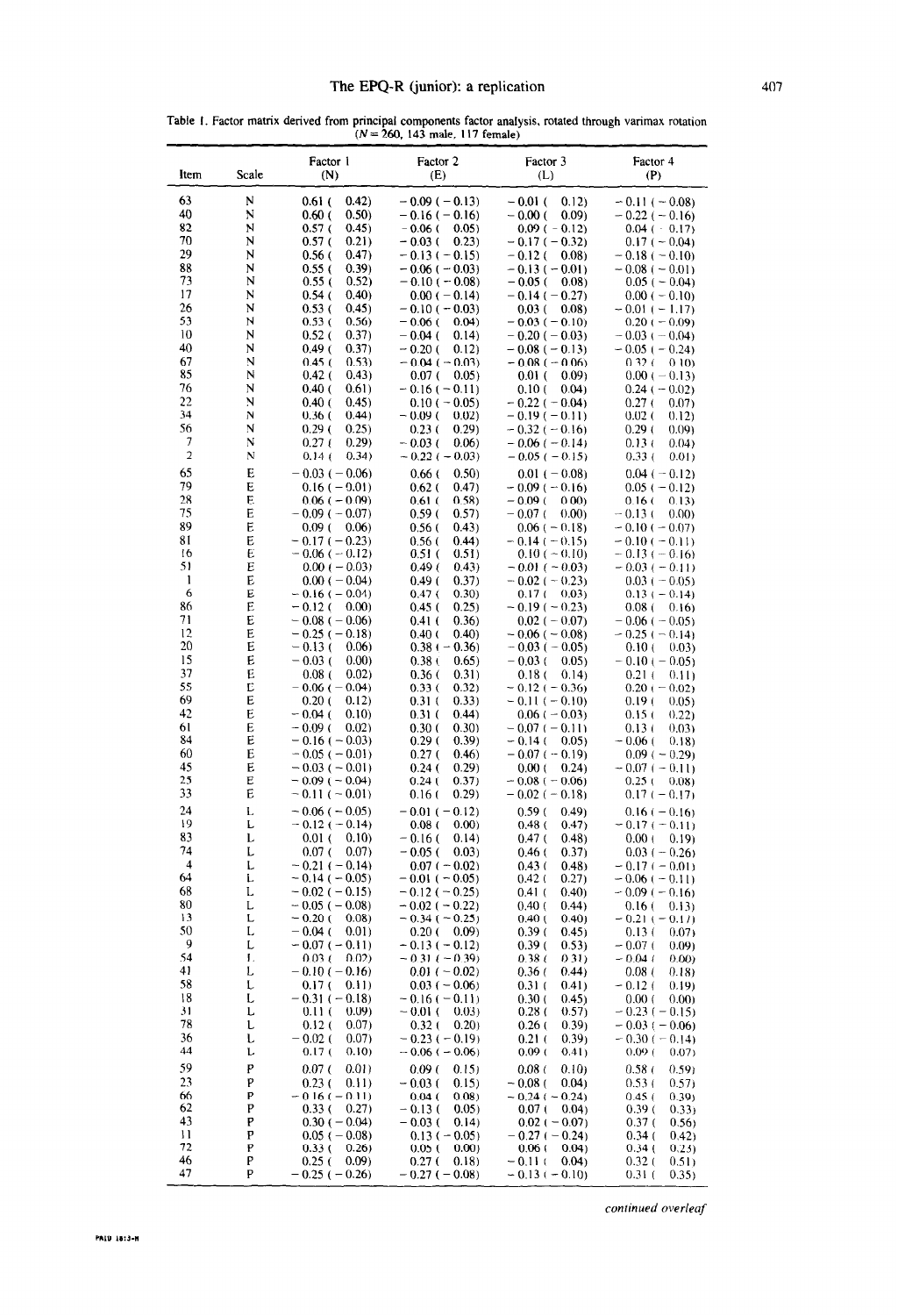| Item | Scale | Factor 1<br>(N)     | Factor 2<br>(E)     | Factor 3<br>(L)            | Factor 4<br>(P)             |
|------|-------|---------------------|---------------------|----------------------------|-----------------------------|
| 52   | P     | $-0.01(-0.03)$      | $-0.02$ ( 0.02)     | $-0.29(-0.16)$             | 0.23)<br>0.27(              |
| 21   | P     | $-0.03$ ( $-0.04$ ) | $0.05(-0.16)$       | $0.17$ ( $0.00$ )          | 0.22 <sub>0</sub><br>(0.49) |
| 77   | P     | $-0.07(-0.11)$      | $-0.15(-0.09)$      | $-0.35(-0.28)$             | 0.21 <sub>0</sub><br>(0.39) |
| 8    | P     | $-0.15(-0.15)$      | $-0.05$ ( $-0.32$ ) | $0.03$ ( $0.07$ )          | 0.38<br>0.18(               |
| 49   | P     | $-0.01(-0.07)$      | $0.24(-0.32)$       | $-0.37(-0.36)$             | 0.18 <sub>0</sub><br>0.20)  |
| 27   | P     | $-0.39(-0.12)$      | $0.06(-0.23)$       | $-0.14(-0.04)$             | 0.16(<br>(0.45)             |
| 87   | P     | $-0.17(-0.13)$      | $-0.04$ (<br>0.00   | $-0.14(-0.13)$             | 0.14(<br>0.41)              |
| 39   | P     | $0.03$ ( 0.14)      | $0.17(-0.21)$       | $-0.49(-0.22)$             | 0.10(<br>0.34)              |
| 30   | P     | $-0.41(-0.23)$      | $-0.17(-0.13)$      | $-0.12(-0.03)$             | 0.05(<br>(0.39)             |
| 5    | P     | $-0.04(-0.18)$      | $-0.06(-0.18)$      | $-0.24(-0.13)$             | $-0.01$ (<br>0.42)          |
| 14   | P     | 0.05(0.01)          | $-0.02(-0.12)$      | $0.02 (-0.04)$             | $-0.02$ (<br>(0.49)         |
| 32   | P     | $0.00(-0.12)$       | $0.20(-0.07)$       | $0.03$ (<br>0.05)          | $-0.02$ (<br>(0.33)         |
| 35   | P     | $-0.11(-0.13)$      | $0.01 (-0.12)$      | 0.04)<br>0.20 <sub>0</sub> | $-0.03($<br>0.47            |
| 38   | P     | $0.02 (-0.06)$      | $0.00 (-0.27)$      | $-0.09$ ( 0.04)            | $-0.03$ (<br>(0.34)         |
| 3    | P     | $-0.11(-0.02)$      | $0.05$ (<br>0.11)   | $-0.44$ ( $-0.31$ )        | $-0.08$ (<br>0.25)          |
| 57   | P     | $-0.29(-0.21)$      | $-0.14$ (<br>0.12)  | $-0.14(-0.05)$             | $-0.08$ (<br>0.17)          |

Table *I-continued* 

Note: Corulla's (1990) figures between parentheses.

than Corulla's and may not be viewed as representative of the population. The data indicate that no sharp drop in reliability is to be expected in a more balanced and extended sample.

### DISCUSSION

The purpose of the study was to evaluate the feasibility of using a Dutch version of the EPQ-R (junior). The overall result is a remarkable robustness of the factor structure described by Corulla as expressed by the correspondence in the supposedly equivalent factors N, E, and L. As a result, we conclude that the corresponding scales measure the same underlying dimension. The only dissonant finding concerns factor P and its connected P scale. Tucker's  $\varphi$  was only 0.66, and Cronbach's  $\alpha$  only 0.57. Interestingly enough it was the psychometric criticisms against the P scale that precipitated Corulla's study (1990, p. 65). Finally, in contrast to the N, E, and L factors, the P factor failed to show up as a clearcut factor in the boys' and girls' samples.

Inspection of the item loadings in the British and Dutch scales shows that all but one item of the British P scale load 0.20 or more. In fact, this item (57) even had a larger loading on another factor  $(-0.29 \text{ on N})$  than on the P factor  $(0.17)$  and can be viewed as misplaced even in the British scale. All other items of the British P scale, however, neatly fit the intended factor. Of the Dutch P items, only half (12 of 25) had loadings of 0.20 or more on the P factor. For those items, however, the pattern of loadings throughout the factor matrix correspond very well with that of the British items, with items 59 and 23 having the top loadings in both scales. The other half of the items did not have loadings of 0.20 or more on the Dutch P factor. In the varimax solution, their loadings ranged from 0.18 to  $-0.08$  with a medium of  $-0.01$ .

Examination of the factor matrix shows that these items as a set do not belong to one of the other factors. Some of them have their primary loading on N (item 27,30,57), one of them on E (item 32), and some of them on L (item 49, 39, and 3). Interestingly enough, of the three items that loaded on the N factor, two of the corresponding British but P loading items have also minor loadings (0.20 or more) on the N factor (item 30 and 57). Moreover, the three British P loading items 49,39 and 3 had also minor loadings on L.

|        |                    | $(N = 260)$     | factor solutions (varimax rotation) by Tucker's $\varphi$ |      |
|--------|--------------------|-----------------|-----------------------------------------------------------|------|
|        | N                  | Е               |                                                           | P    |
| N<br>Е | 0.92<br>0.04       | 0.88            |                                                           |      |
| L<br>P | $-0.07$<br>$-0.04$ | $-0.24$<br>0.23 | 0.92<br>$-0.19$                                           | 0.66 |

| Table 2. Correspondency between British and Dutch         |             |  |  |
|-----------------------------------------------------------|-------------|--|--|
| factor solutions (varimax rotation) by Tucker's $\varphi$ |             |  |  |
|                                                           | $(N = 260)$ |  |  |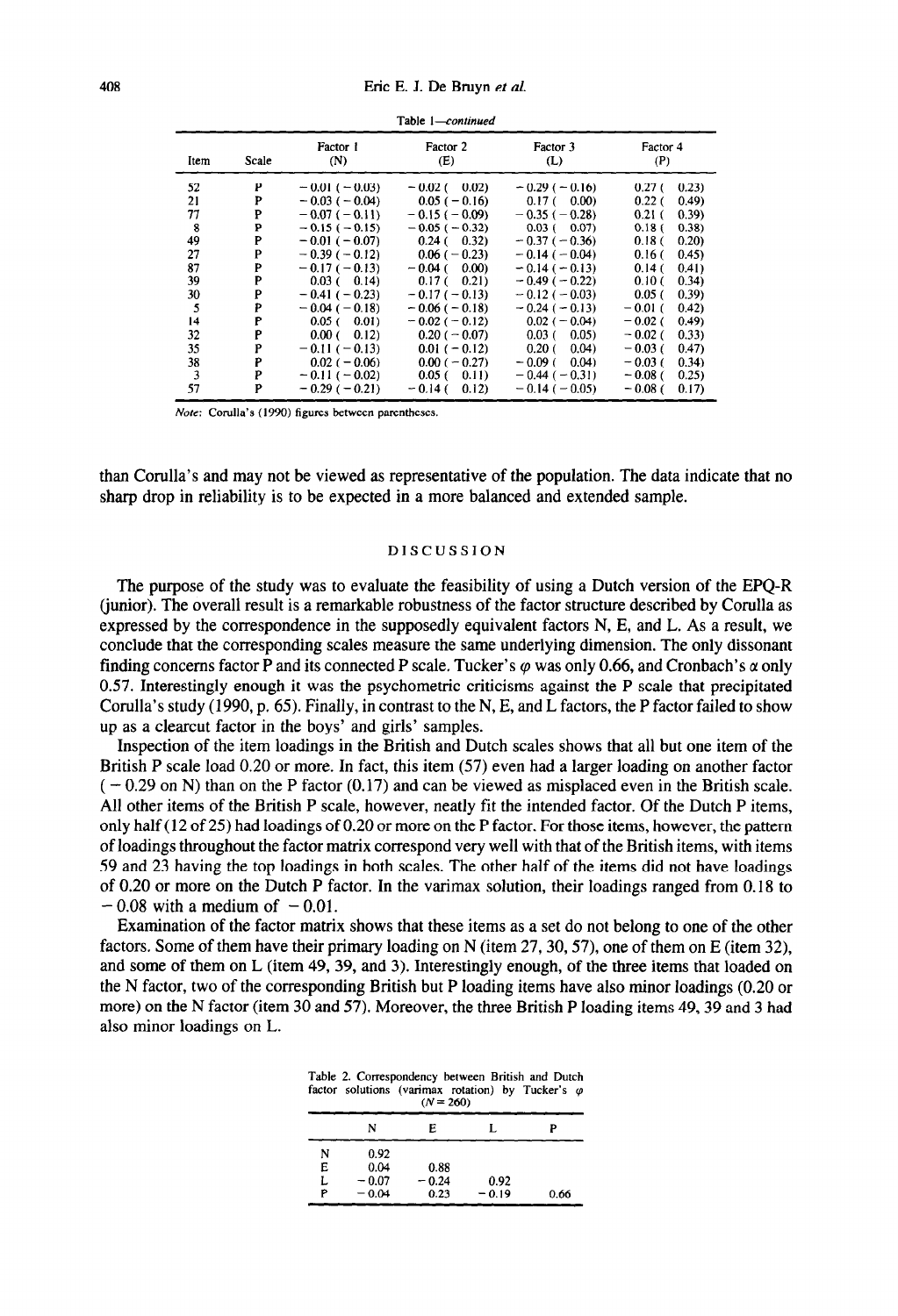Table 3. Pattern matrix derived from principal components factor analysis, rotated through direct oblimin rotation  $N = 260$ , 143 male, 117 female  $\overline{\phantom{a}}$ 

| Item                                                                                                                                             | Scale                                                                                                                     | Factor 1<br>(N)                                                                                                                                                                                                                                                                                                                                                                                                                                                                                                           | Factor 2<br>(E)                                                                                                                                                                                                                                                                                                                                                                                                                                                                                  | Factor 3<br>(L)                                                                                                                                                                                                                                                                                                                                                                                                                                                                           | Factor 4<br>(P)                                                                                                                                                                                                                                                                                                                                                                                                                                                                           |
|--------------------------------------------------------------------------------------------------------------------------------------------------|---------------------------------------------------------------------------------------------------------------------------|---------------------------------------------------------------------------------------------------------------------------------------------------------------------------------------------------------------------------------------------------------------------------------------------------------------------------------------------------------------------------------------------------------------------------------------------------------------------------------------------------------------------------|--------------------------------------------------------------------------------------------------------------------------------------------------------------------------------------------------------------------------------------------------------------------------------------------------------------------------------------------------------------------------------------------------------------------------------------------------------------------------------------------------|-------------------------------------------------------------------------------------------------------------------------------------------------------------------------------------------------------------------------------------------------------------------------------------------------------------------------------------------------------------------------------------------------------------------------------------------------------------------------------------------|-------------------------------------------------------------------------------------------------------------------------------------------------------------------------------------------------------------------------------------------------------------------------------------------------------------------------------------------------------------------------------------------------------------------------------------------------------------------------------------------|
| 63<br>40<br>82<br>70<br>29<br>88<br>73<br>17<br>26<br>53<br>10<br>40<br>67<br>85<br>76<br>22<br>34<br>56<br>7<br>$\overline{2}$                  | N<br>N<br>N<br>N<br>N<br>N<br>N<br>N<br>N<br>N<br>N<br>N<br>N<br>N<br>N<br>N<br>N<br>N<br>N<br>N                          | $0.61$ (<br>0.42)<br>0.61 (<br>0.50)<br>0.57(<br>(0.44)<br>0.56 (<br>(0.48)<br>0.56(<br>0.20)<br>0.54 (<br>(0.39)<br>0.54 (<br>(0.53)<br>0.54 (<br>(0.40)<br>0.53 (<br>0.45)<br>0.52(<br>0.56)<br>0.52(<br>0.37)<br>0.49 (<br>0.36<br>0.45 (<br>0.53)<br>0.42 (<br>(0.43)<br>0.38(<br>)<br>0.38 (<br>0.45)<br>0.36 (<br>0.44)<br>0.27(<br>0.25)<br>0.26(<br>0.29)<br>0.12(<br>(0.34)                                                                                                                                      | $-0.06$ (<br>0.12)<br>$-0.13(-0.16)$<br>$-0.04$ (<br>0.03)<br>$-0.11(-0.14)$<br>$-0.02$ (<br>0.20)<br>$-0.04$ ( $-0.03$ )<br>$-0.08$ ( $-0.08$ )<br>$0.02 (-0.17)$<br>$-0.07(-0.03)$<br>$-0.05$ (<br>0.03)<br>$-0.02$ (<br>0.14)<br>$-0.18$ (<br>0.10<br>$-0.04(-0.03)$<br>0.08 <sub>0</sub><br>0.05)<br>$-0.15$ (<br>€<br>$0.09$ ( $-0.06$ )<br>$-0.09$ (<br>0.01)<br>0.22 <sub>0</sub><br>0.28)<br>- 0.03 (<br>0.04)<br>$-0.22$ ( $-0.04$ )                                                    | $-0.01$ (<br>0.12)<br>$-0.02$ (<br>0.09)<br>$-0.09(-0.11)$<br>$-0.13$ (<br>0.08<br>$-0.16(-0.30)$<br>$-0.12$ ( $-0.01$ )<br>$-0.05$ (<br>0.09)<br>$-0.13$ ( $-0.28$ )<br>0.03(<br>0.09<br>$-0.02$ ( $-0.08$ )<br>$-0.20(-0.01)$<br>$-0.08$ ( $-0.12$ )<br>$-0.06$ ( $-0.05$ )<br>$0.01$ (<br>0.10)<br>0.11(<br>$\lambda$<br>$-0.20(-0.14)$<br>$-0.19(-0.10)$<br>$-0.30(-0.12)$<br>$-0.05(-0.13)$<br>$0.07(-0.14)$                                                                         | $-0.12$ ( $-0.05$ )<br>$-0.23(-0.13)$<br>$0.03(-0.14)$<br>$-0.19(-0.07)$<br>$0.16(-0.04)$<br>0.07(<br>0.02)<br>0.05(<br>0.08<br>$-0.01$ ( $-0.09$ )<br>$-0.01(-0.13)$<br>$0.20(-0.06)$<br>$-0.04$ ( $-0.02$ )<br>$-0.05$ ( $-0.22$ )<br>0.31(<br>0.13)<br>$-0.01(-0.09)$<br>0.25(<br>)<br>0.26(<br>0.09)<br>0.01(<br>0.14)<br>0.27(<br>0.11)<br>0.12 (<br>0.05)<br>0.34 (<br>0.02)                                                                                                        |
| 65<br>79<br>28<br>75<br>89<br>81<br>16<br>51<br>1<br>6<br>86<br>71<br>12<br>20<br>15<br>37<br>55<br>69<br>42<br>61<br>84<br>60<br>45<br>25<br>33 | Е<br>Е<br>E<br>E<br>Е<br>E<br>E<br>E<br>E<br>E<br>E<br>E<br>Е<br>E<br>E<br>E<br>Е<br>E<br>E<br>E<br>E<br>E<br>E<br>Е<br>Е | $-0.01$ ( $-0.07$ )<br>$0.18 (-0.02)$<br>$0.07(-0.09)$<br>$-0.07(-0.07)$<br>$0.12$ (<br>0.06)<br>$-0.14$ ( $-0.23$ )<br>$-0.03(-0.12)$<br>$0.02 (-0.04)$<br>$0.02 (-0.05)$<br>$-0.15$ ( $-0.03$ )<br>$-0.11(-0.00)$<br>$-0.07$ ( $-0.06$ )<br>$-0.23(-0.18)$<br>$-0.01$ (<br>0.00)<br>$-0.12$ (<br>0.06)<br>$0.08$ (<br>0.02<br>$-0.06$ ( $-0.05$ )<br>0.20(<br>0.12)<br>$-0.04$ (<br>0.10<br>$-0.09(-0.02)$<br>$-0.15$ ( $-0.02$ )<br>$-0.05$ ( $-0.02$ )<br>$-0.02$ (<br>0.00)<br>$-0.09(-0.04)$<br>$-0.11$ (<br>(0.00) | $0.66$ (<br>0.50)<br>0.46)<br>0.63(<br>0.60(<br>0.59)<br>0.59(<br>0.58)<br>0.58 <sub>0</sub><br>0.41)<br>0.56 (<br>(0.43)<br>0.52(<br>0.50)<br>0.49 (<br>(0.43)<br>0.34)<br>0.49 (<br>0.47 (<br>0.32)<br>0.44 (<br>0.23)<br>$0.41$ (<br>0.36)<br>0.40(<br>(0.39)<br>0.39(<br>0.66)<br>0.38(<br>0.36)<br>0.36(<br>(0.34)<br>0.28)<br>0.32(<br>0.31(<br>(0.33)<br>$0.31$ (<br>(0.43)<br>0.29(<br>0.29)<br>0.28(<br>0.41)<br>0.27(<br>(0.43)<br>0.24(<br>0.32)<br>0.22(<br>0.37)<br>0.15(<br>(0.23) | $0.03(-0.04)$<br>$-0.07(-0.12)$<br>$-0.06$ (<br>0.05)<br>$-0.06$ (<br>0.06<br>$0.07 (-0.14)$<br>$-0.13(-0.13)$<br>$0.10 (-0.06)$<br>0.00(<br>0.00<br>$0.00 (-0.21)$<br>0.19(<br>0.06)<br>$-0.17(-0.21)$<br>$0.03(-0.04)$<br>$-0.07(-0.05)$<br>$-0.03$ (<br>0.11)<br>$-0.03(-0.01)$<br>$0.21$ (<br>0.18<br>$-0.10(-0.34)$<br>$-0.08 (-0.06)$<br>$0.08$ (<br>0.00)<br>$-0.05$ ( $-0.08$ )<br>$-0.14$ (<br>0.10<br>$-0.06(-0.17)$<br>0.00(<br>0.27)<br>$-0.05$ ( $-0.02$ )<br>$-0.01(-0.21)$ | $0.02 (-0.12)$<br>$0.03(-0.12)$<br>0.14(<br>0.15)<br>$-0.15$ (<br>0.01)<br>$-0.11(-0.06)$<br>$-0.12(-0.12)$<br>$-0.14(-0.16)$<br>$-0.05$ (<br>0.00)<br>$0.01 (-0.26)$<br>0.13 (<br>0.16)<br>0.06 (<br>0.15<br>$-0.07 (-0.05)$<br>$-0.27(-0.15)$<br>$-0.11(-0.02)$<br>0.09(<br>(0.04)<br>0.21 <sub>0</sub><br>0.13)<br>$0.19(-0.03)$<br>0.18(<br>0.06<br>$0.15 (-0.20)$<br>0.12(<br>0.03)<br>$-0.07$ (<br>0.20)<br>$0.08(-0.29)$<br>$-0.08$ ( $-0.09$ )<br>0.24(<br>0.08<br>0.17(<br>0.15) |
| 24<br>19<br>83<br>74<br>4<br>64<br>68<br>80<br>13<br>50<br>9<br>54<br>41<br>58<br>18<br>31<br>78<br>36<br>44                                     | L<br>L<br>L<br>L<br>L<br>L<br>L<br>L<br>L<br>L<br>L<br>L<br>L<br>L<br>L<br>L<br>L<br>L<br>L                               | $0.06$ ( $-0.05$ )<br>$-0.10(-0.13)$<br>$0.01$ (<br>0.10)<br>$0.07 (-0.07)$<br>$-0.19(-0.13)$<br>$-0.13(-0.04)$<br>$-0.06$ ( $-0.07$ )<br>$-0.03$ (<br>0.01<br>$-0.02$ ( $-0.14$ )<br>$-0.07(-0.09)$<br>$-0.19(-0.07)$<br>0.02 (<br>0.03)<br>$-0.10(-0.15)$<br>0.18 (<br>0.11)<br>$-0.31(-0.18)$<br>0.14(<br>(0.08)<br>0.13(<br>0.09)<br>$0.01$ (<br>0.07)<br>0.16(<br>0.11)                                                                                                                                              | $0.00 (-0.08)$<br>0.10(<br>0.05)<br>$-0.15$ (<br>0.10)<br>$-0.04$ (<br>0.06)<br>0.08 <sub>0</sub><br>0.03<br>$0.00 (-0.02)$<br>$-0.02(-0.17)$<br>$0.21$ (<br>0.13)<br>$-0.11(-0.21)$<br>$-0.12$ ( $-0.06$ )<br>$-0.33(-0.21)$<br>$-0.30(-0.36)$<br>$0.01 (-0.19)$<br>$0.05(-0.02)$<br>$-0.16(-0.06)$<br>$0.34$ (<br>0.24)<br>0.09)<br>0.01 (<br>$-0.22$ ( $-0.16$ )<br>$-0.05(-0.01)$                                                                                                            | 0.60(<br>0.48<br>0.48(<br>(0.47)<br>0.47 (<br>0.46)<br>0.46 (<br>0.37)<br>0.42(<br>0.49)<br>$0.42$ (<br>0.27)<br>0.41(<br>(0.43)<br>0.41(<br>(0.47)<br>0.40(<br>0.39)<br>0.38(<br>0.53)<br>0.38(<br>0.37)<br>0.37(<br>0.28)<br>0.37(<br>(0.43)<br>0.31(<br>0.41)<br>0.29(<br>0.44)<br>0.27(<br>0.41)<br>0.26(<br>0.59)<br>0.18(<br>(0.38)<br>0.09(<br>(0.42)                                                                                                                              | $0.18(-0.13)$<br>$-0.15(-0.08)$<br>0.03(<br>0.17)<br>$-0.01$ ( $-0.24$ )<br>$-0.16$ (<br>0.01)<br>$-0.04$ ( 0.13)<br>0.18 (<br>0.15)<br>0.14(<br>0.11)<br>$-0.07$ (<br>0.16)<br>$-0.05$ (<br>0.12)<br>$-0.18(-0.15)$<br>$-0.01$ (<br>0.00)<br>0.10(<br>0.19)<br>$-0.11(-0.16)$<br>0.02(<br>0.01)<br>$-0.03$ (<br>0.02)<br>$-0.22(-0.11)$<br>$-0.28(-0.11)$<br>0.09(<br>0.10)                                                                                                              |
| 59<br>23<br>66<br>62<br>43<br>11<br>72<br>46<br>47                                                                                               | P<br>P<br>P<br>P<br>P<br>P<br>P<br>P<br>P                                                                                 | 0.04(<br>0.03)<br>0.20(<br>0.13)<br>$-0.18(-0.10)$<br>0.31(<br>(0.28)<br>$0.28(-0.03)$<br>0.31(<br>0.28<br>$0.03$ ( $-0.08$ )<br>$-0.28(-0.25)$<br>0.24 (<br>0.10)                                                                                                                                                                                                                                                                                                                                                        | 0.07(<br>0.18)<br>$-0.04$ (<br>0.18<br>0.01(<br>0.03)<br>$-0.13$ (<br>0.07)<br>$-0.04$ (<br>0.16)<br>0.06(<br>0.02)<br>$0.11 (-0.06)$<br>$-0.29(-0.08)$<br>0.26(<br>0.21)                                                                                                                                                                                                                                                                                                                        | 0.12(<br>0.13)<br>$-0.05$ (<br>0.08<br>$-0.21(-0.23)$<br>0.09(<br>0.06)<br>$0.04 (-0.04)$<br>$0.09$ (<br>0.06<br>$-0.25$ ( $-0.24$ )<br>$-0.12$ ( $-0.10$ )<br>$-0.08$ (<br>0.08                                                                                                                                                                                                                                                                                                          | 0.59(<br>0.60)<br>0.53(<br>(0.59)<br>0.44(<br>0.37)<br>0.40(<br>(0.36)<br>0.37(<br>0.56)<br>0.34(<br>0.25)<br>0.33(<br>(0.40)<br>0.32(<br>0.33)<br>0.31(<br>0.52)                                                                                                                                                                                                                                                                                                                         |

*continued overleaf*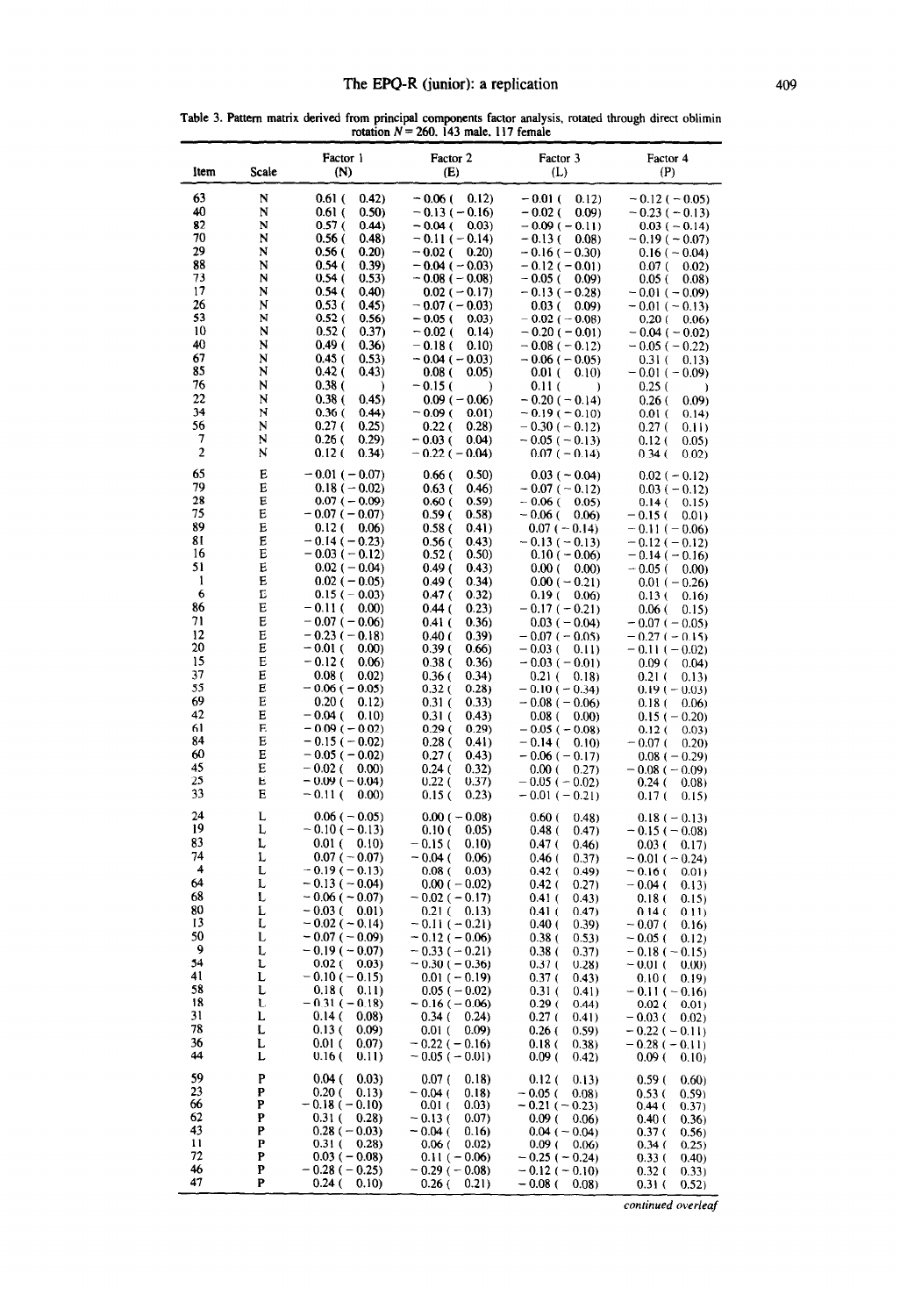| Item | Scale | Factor 1<br>(N)     | Factor 2<br>(E)     | Factor 3<br>(L)     | Factor 4<br>(P)             |
|------|-------|---------------------|---------------------|---------------------|-----------------------------|
| 52   | Р     | $-0.03$ ( $-0.03$ ) | $-0.04$ ( 0.02)     | $-0.28(-0.15)$      | 0.22<br>0.26(               |
| 21   | P     | $-0.04$ ( $-0.02$ ) | $0.05(-0.14)$       | $0.19(-0.00)$       | 0.23(<br>(0.48)             |
| 77   | P     | $-0.09(-0.10)$      | $-0.17(-0.11)$      | $-0.34$ ( $-0.28$ ) | 0.20 <sub>0</sub><br>0.37)  |
| 8    | P     | $-0.16(-0.14)$      | $-0.06(-0.30)$      | $0.04$ ( $0.05$ )   | 0.19(<br>(0.37)             |
| 49   | P     | $-0.40(-0.11)$      | $0.03(-0.22)$       | $-0.13(-0.05)$      | (0.44)<br>0.16(             |
| 27   | P     | $-0.02$ ( $-0.07$ ) | $0.22(-0.30)$       | $-0.35(-0.34)$      | 0.15(<br>(0.18)             |
| 87   | P     | $-0.18$ ( 0.13)     | $-0.06$ ( 0.00)     | $-0.14(-0.13)$      | 0.14(f)<br>(0.40)           |
| 39   | P     | $0.02$ ( 0.14)      | $0.10(-0.21)$       | $-0.48$ ( $-0.18$ ) | 0.08 <sub>0</sub><br>(0.35) |
| 30   | P     | $-0.42(-0.22)$      | $-0.20(-0.12)$      | $-0.13(-0.03)$      | 0.06(<br>(0.38)             |
| 5    | P     | $-0.04(-0.17)$      | $-0.06$ ( $-0.18$ ) | $-0.25(-0.14)$      | (0.39)<br>$-0.01$ (         |
| 14   | P     | 0.05(0.03)          | $-0.02$ ( $-0.10$ ) | $0.02 (-0.03)$      | (0.49)<br>$-0.01$ (         |
| 32   | P     | $-0.10(-0.12)$      | $0.01 (-0.10)$      | $0.19(-0.04)$       | $-0.02$ (<br>0.47)          |
| 35   | P     | $0.01(-0.13)$       | $0.20(-0.06)$       | $-0.03$ ( 0.06)     | $-0.02$ (<br>(0.34)         |
| 38   | P     | $0.02$ ( )          | 0.00(               | $-0.09$ ( )         | $-0.04$ (                   |
| 3    | P     | $-0.11(-0.02)$      | 0.03(<br>(0.09)     | $0.45(-0.29)$       | $-0.10($<br>0.23)           |
| 57   | P     | $-0.30(-0.21)$      | $-0.16$ (<br>0.12)  | $-0.15(-0.04)$      | $-0.08$ (<br>0.16)          |

**Table** *3--continued* 

Note: Corulla's (1990) figures between parentheses. Items 76 and 38 are missing in Corulla's table.

This all means that the relatively low loading of the P item set on its assigned factor, can not be specifically explained by one of the other factors. It rather, seems, that in the Dutch version, the effect of the P factor on these items lost its integrity. However, the same pattern of 'secondary' loadings were found on each of the other factors. This explains the low internal consistency of the entire original scale. It means also that the interpretation of the P scale as ultimately reflecting the same P factor as the British scale still can be maintained. As previously mentioned, the items that do load on this factor show the same pattern of loadings as do the corresponding items in the British scale.

It is clear that the P scale needs revision in order to reach an acceptable level of internal consistency. This can best be done by designing new items that are believed to reflect the P factor. It remains intriguing why such a group of P items did not prove to be P factor loaded in the Dutch version. Currently we can only speculate. One of the striking observations is that most of these items do indeed

|                 | Table 4. Factor correlation matrix derived from Table 3 ( $N = 260$ ) |                 |                 |                 |  |  |  |  |  |  |
|-----------------|-----------------------------------------------------------------------|-----------------|-----------------|-----------------|--|--|--|--|--|--|
|                 | Factor 1<br>(N)                                                       | Factor 2<br>(E) | Factor 3<br>(L) | Factor 4<br>(P) |  |  |  |  |  |  |
| Factor 1<br>(N) | 1.00                                                                  |                 |                 |                 |  |  |  |  |  |  |
| Factor 2<br>(E) | $-0.07$ (<br>0.01)                                                    | 1.00            |                 |                 |  |  |  |  |  |  |
| Factor 3<br>(L) | $-0.02$ ( $-0.04$ )                                                   | $-0.06(-0.20)$  | 1.00            |                 |  |  |  |  |  |  |
| Factor 4<br>(P) | $0.06$ ( $-0.09$ )                                                    | $0.07(-0.06)$   | $-0.12(-0.09)$  | 1.00            |  |  |  |  |  |  |

Note: Carulla's (1990) figures between parentheses

Table 5. Intercorrelations between the four scales for the EPQ-R (junior) Dutch version

| Scale | N                   | E                   | L                   |
|-------|---------------------|---------------------|---------------------|
|       |                     | Total $(N = 260)$   |                     |
| Е     | $-0.14$ ( $-0.03$ ) |                     |                     |
| L     | $-0.16(-0.14)$      | $-0.09$ ( $-0.29$ ) |                     |
| P     | $0.06$ ( $-0.08$ )  | $0.15(-0.03)$       | $-0.34(-0.27)$      |
|       |                     | Male $(n = 143)$    |                     |
| Е     | $-0.16(-0.01)$      |                     |                     |
| L     | $-0.11(-0.12)$      | $-0.12(-0.31)$      |                     |
| P     | $-0.03(-0.12)$      | $0.17(-0.12)$       | $-0.42$ ( $-0.26$ ) |
|       |                     | Female $(n = 117)$  |                     |
| Е     | $-0.11(-0.04)$      |                     |                     |
| L     | $-0.23(-0.15)$      | $-0.06$ ( $-0.29$ ) |                     |
| P     | $0.21(-0.03)$       | 0.21(0.06)          | $-0.26$ ( $-0.26$ ) |
|       |                     |                     |                     |

Note: Carulla's (1990) values between parentheses.